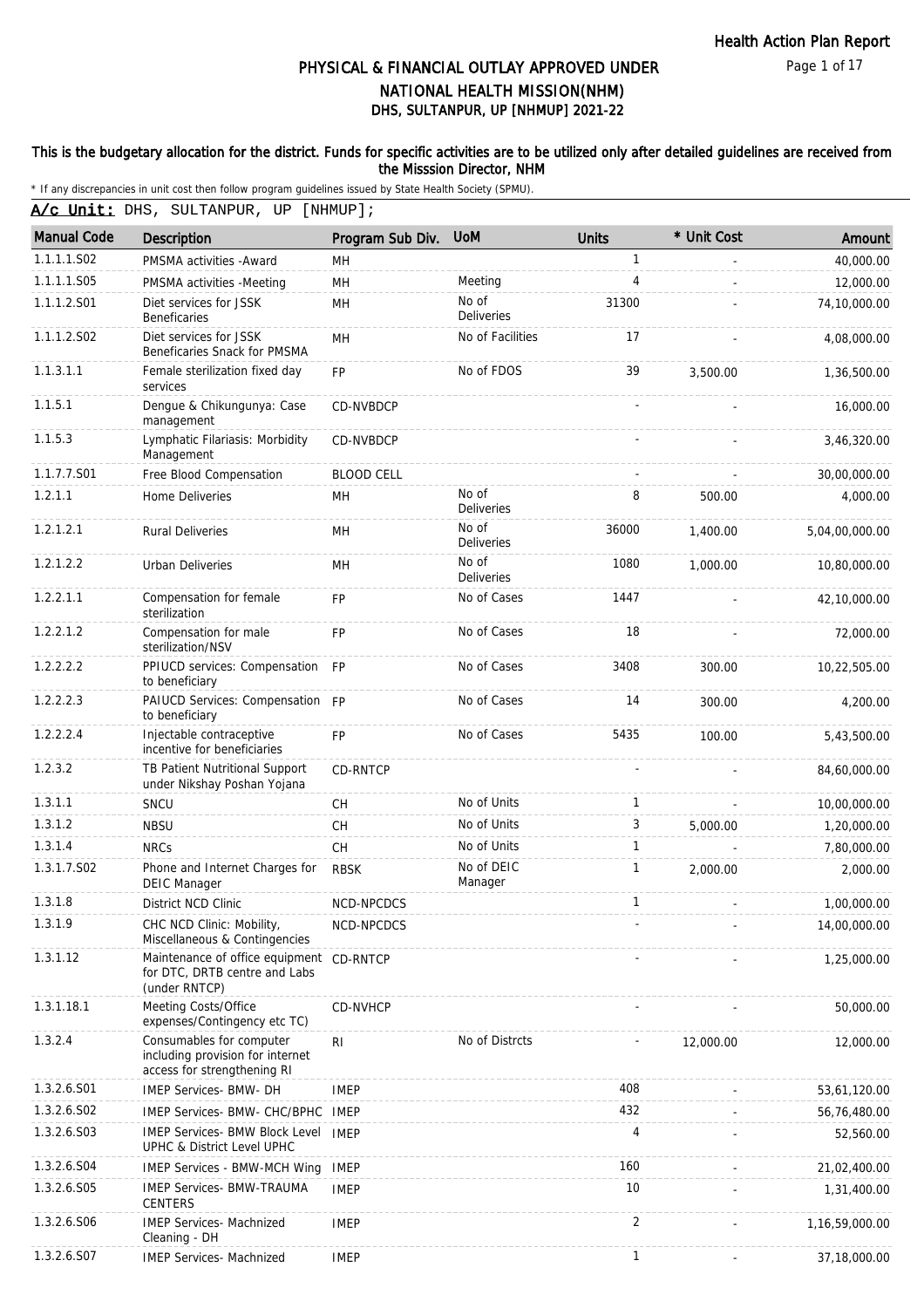#### This is the budgetary allocation for the district. Funds for specific activities are to be utilized only after detailed guidelines are received from the Misssion Director, NHM

| <b>Manual Code</b> | <b>Description</b>                                                                                                                                                                                           | Program Sub Div. | <b>UoM</b>           | <b>Units</b> | * Unit Cost | Amount         |
|--------------------|--------------------------------------------------------------------------------------------------------------------------------------------------------------------------------------------------------------|------------------|----------------------|--------------|-------------|----------------|
|                    | Cleaning - MCH Wing (100 Bed)                                                                                                                                                                                |                  |                      |              |             |                |
| 1.3.2.6.S09        | <b>IMEP Services- Mechanized</b><br>Laundry- District Level Hospital                                                                                                                                         | <b>IMEP</b>      |                      | 2            |             | 44,19,000.00   |
| 1.3.2.6.S10        | IMEP Services- Cleaning -<br>CHC/BPHC                                                                                                                                                                        | <b>IMEP</b>      | per bed per<br>month | 432          | 548.35      | 28,42,646.00   |
| 1.3.2.6.S11        | IMEP Services-Cleaning - MCH<br>Wing                                                                                                                                                                         | <b>IMEP</b>      | per bed per<br>month | 60           | 548.35      | 3,94,812.00    |
| 1.3.2.6.S12        | IMEP Services-Cleaning -<br><b>TRAUMA CENTERS</b>                                                                                                                                                            | <b>IMEP</b>      | per bed per<br>month | 10           | 548.35      | 65,802.00      |
| 1.3.2.6.S17        | <b>IMEP Services- Mechanized</b><br>Laundry- MCH Wing (100 Bed)                                                                                                                                              | <b>IMEP</b>      |                      | $\mathbf{1}$ |             | 13,45,000.00   |
| 2.2.1              | POL for Family Planning/ Others                                                                                                                                                                              | <b>FP</b>        | No of FDOS           | 39           | 1,000.00    | 39,000.00      |
| 2.2.3              | Mobility support for RBSK Mobile<br>health team                                                                                                                                                              | <b>RBSK</b>      | No of Vehicle        | 26           | 33,000.00   | 1,02,96,000.00 |
| 2.2.4              | Support for RBSK: CUG<br>connection per team and rental                                                                                                                                                      | <b>RBSK</b>      | No of Team           | 26           | 200.00      | 62,400.00      |
| 2.2.10             | Kala-azar Case search/ Camp<br>Approach:<br>Mobility/POL/supervision                                                                                                                                         | CD-NVBDCP        |                      |              |             | 40,000.00      |
| 2.2.11             | Any Other                                                                                                                                                                                                    |                  |                      |              |             | 3,45,000.00    |
| 2.3.1.1.2          | Monthly Village Health and<br><b>Nutrition Days</b>                                                                                                                                                          | R <sub>l</sub>   | No of Session        | 6120         | 100.00      | 6,12,000.00    |
| 2.3.1.10           | Mobility support for mobile<br>health team/ TA/DA to<br>vaccinators                                                                                                                                          | RI               | No of Vehicle        | 3            | 3,96,000.00 | 11,88,000.00   |
| 2.3.1.11           | Outreach for demand<br>generation, testing and<br>treatment of Viral Hepatitis<br>through Mobile Medical<br>Units/NGOs/CBOs/etc                                                                              | CD-NVHCP         |                      |              |             | 20,000.00      |
| 2.3.2.3            | DMHP: Targeted interventions at NCD-NMHP<br>community level Activities &<br>interventions targeted at<br>schools, colleges, workplaces,<br>out of school adolescents, urban<br>slums and suicide prevention. |                  |                      | $\mathbf{1}$ |             | 6,00,000.00    |
| 2.3.3.2            | Screening and free spectacles to NCD-NPCB<br>school children                                                                                                                                                 |                  | No of Cases          |              |             | 8,03,250.00    |
| 2.3.3.3            | Screening and free spectacles<br>for near work to Old Person                                                                                                                                                 | NCD-NPCB         | No of Cases          |              |             | 4,01,625.00    |
| 2.3.3.4.1          | Coverage of Public School and<br>Private school                                                                                                                                                              | NCD-NTCP         |                      | $\mathbf{1}$ |             | 4,99,660.00    |
| 2.3.3.4.5          | Sensitization campaign for<br>college students                                                                                                                                                               | NCD-NTCP         |                      | $\mathbf{1}$ |             | 2,00,000.00    |
| 3.1.1.3.2.S01      | ASHA/AWW/Volunteer Incentive<br>for detection of leprosy                                                                                                                                                     | CD-NLEP          |                      |              |             | 15,750.00      |
| 3.1.1.3.2.S02      | ASHA Incentive for PB<br>(Treatment completion)                                                                                                                                                              | CD-NLEP          |                      |              |             | 16,800.00      |
| 3.1.1.3.2.S03      | ASHA Incentive for MB<br>(Treatment completion)                                                                                                                                                              | CD-NLEP          |                      |              |             | 15,120.00      |
| 3.1.1.3.3          | Any Other ASHS Incentives<br>(ASHA Involvement under NLEP<br>- Sensitisation)                                                                                                                                | CD-NLEP          |                      |              |             | 50,400.00      |
| 3.1.1.3.A.S07      | ASHA incentive for supporting<br>IRS / sensitizing community to<br>accept IRS and Referral /<br>Ensuring treatment for Kala-azar<br>cases                                                                    | CD-NVBDCP        |                      |              |             | 300.00         |
| 3.1.1.3.A.S01      | ASHA Incentive/ Honorarium for<br>Malaria and LLIN Distribution                                                                                                                                              | CD-NVBDCP        |                      |              |             | 2,25,000.00    |
| 3.1.1.3.A.S02      | ASHA Incentive for Dengue and<br>Chikungunya                                                                                                                                                                 | CD-NVBDCP        |                      |              |             | 26,34,000.00   |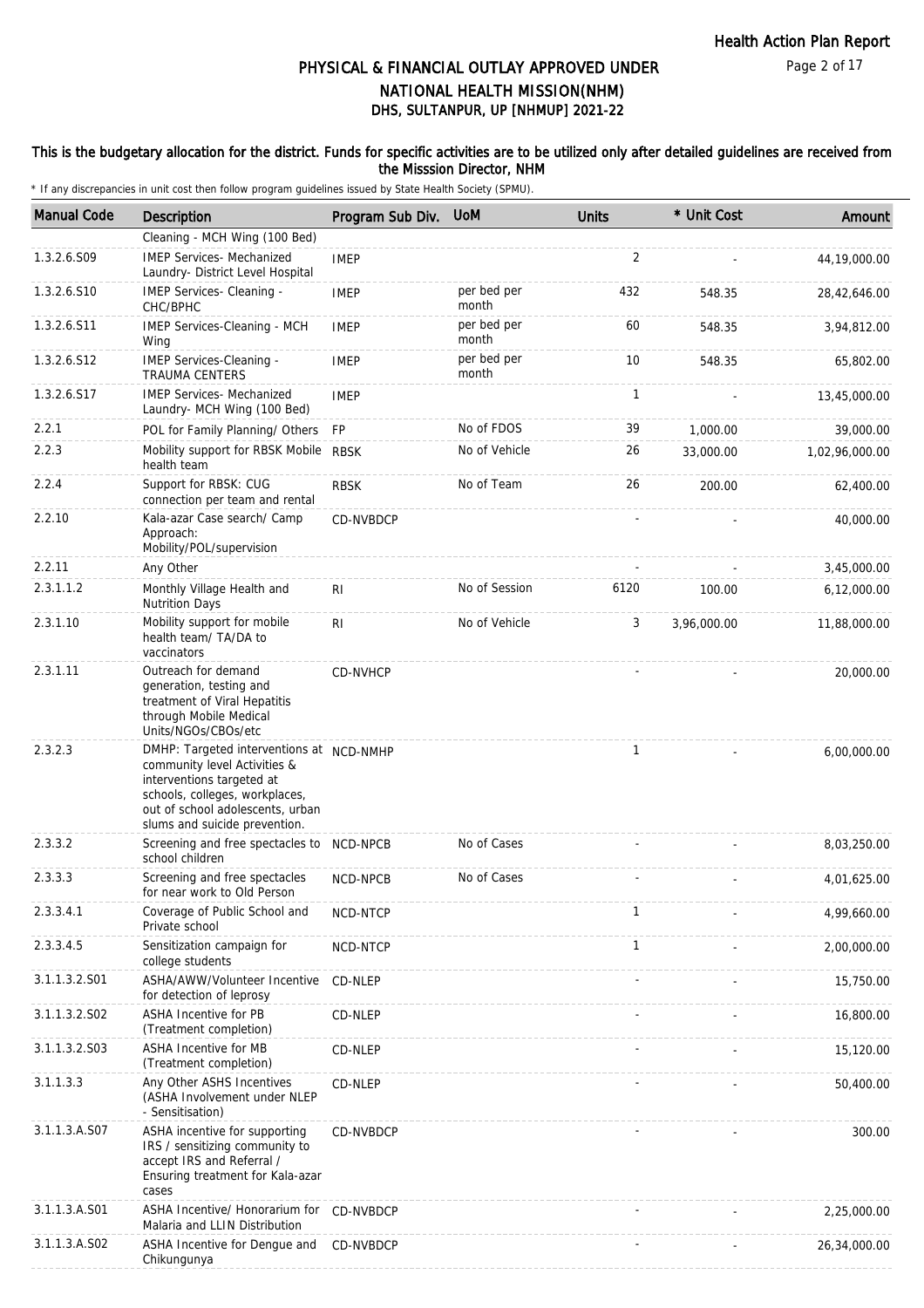#### This is the budgetary allocation for the district. Funds for specific activities are to be utilized only after detailed guidelines are received from the Misssion Director, NHM

| <b>Manual Code</b> | Description                                                                                                          | Program Sub Div. | <b>UoM</b>                               | <b>Units</b> | * Unit Cost | Amount         |
|--------------------|----------------------------------------------------------------------------------------------------------------------|------------------|------------------------------------------|--------------|-------------|----------------|
| 3.1.1.3.A.S05      | Honorarium for Drug Distribution<br>including ASHAs and supervisors<br>involved in MDA                               | CD-NVBDCP        |                                          |              |             | 99,63,490.00   |
| 3.1.1.2            | <b>ASHA Incentive under NIDDCP</b>                                                                                   | NCD-NIDDCP       | No of ASHA                               |              |             | 1,97,550.00    |
| 3.1.1.4.A.1.S01    | ASHA Incentive Filling of CBAC<br>forms and familly folder of<br>patients with confirm NCD cases                     | <b>CP</b>        | No. of<br><b>Beneficiaries</b>           |              | 10.00       | 34,60,240.00   |
| 3.1.1.1.4.S09.A    | <b>ASHA incentive for HRP</b><br>identification and follow up                                                        | MН               | No of HRP                                | 1500         | 300.00      | 4,50,000.00    |
| 3.1.1.1.1.S01      | JSY Incentive to ASHA                                                                                                | MН               | No of<br>Deliveries                      | 28800        |             | 1,72,80,000.00 |
| 3.1.1.1.1.S03      | National Iron Plus Incentive for<br>mobilizing children and/or<br>ensuring compliance and<br>reporting (6-59 months) | <b>CH</b>        | No of ASHA                               | 2574         | 50.00       | 7,72,200.00    |
| 3.1.1.1.2.S01      | ASHA incentive under MAA<br>programme @ Rs 100 per ASHA<br>for quarterly mother's meeting                            | <b>CH</b>        | No of ASHA                               | 2574         | 100.00      | 10,29,600.00   |
| 3.1.1.1.2.S02      | Incentive for Home Based<br>Newborn Care programme                                                                   | <b>CH</b>        | No. of Child                             | 49576        | 250.00      | 1,23,94,000.00 |
| 3.1.1.1.2.S04      | Incentive for referral of SAM<br>cases to NRC and for follow up<br>of discharge SAM children from<br><b>NRCs</b>     | <b>CH</b>        | No.of SAM<br>Child referal &<br>followup | $\mathbf{1}$ | 150.00      | 28,800.00      |
| 3.1.1.1.2.S05      | Incentive for National<br>Deworming Day for mobilising<br>out of school children                                     | <b>RKSK</b>      | ASHA                                     | 2715         | 100.00      | 2,71,500.00    |
| 3.1.1.1.2.S06      | Incentive for IDCF for<br>prophylactic distribution of ORS<br>to family with under-five<br>children.                 | CH               | No of ASHA                               | 2574         | 100.00      | 2,57,400.00    |
| 3.1.1.1.2.S07      | Incentive to ASHA for Quaterly<br>Visit Under HBYC                                                                   | CH.              | No of Children                           | 13461        | 50.00       | 33,65,250.00   |
| 3.1.1.1.3.S01      | ASHA Incentive under<br>Immunzation                                                                                  | R <sub>1</sub>   | No of Children                           | 57773        | 225.00      | 1,29,98,880.00 |
| 3.1.1.1.4.S08      | ASHA incentive for injectable<br>contraceptive (Antara)                                                              | FP               | No of Cases                              | 3642         | 100.00      | 3,64,200.00    |
| 3.1.1.1.4.S09.B    | Reimbursement of travel<br>expenses for accompanying a<br>women to facility for medical<br>abortion                  | FP               | No of Cases                              | 40           | 225.00      | 9,000.00       |
| 3.1.1.1.4.S09.C    | Reimbursement of travel<br>expenses for accompanying a<br>women to facility for surgical<br>abortion (MVA/EVA)       | <b>FP</b>        | No of Cases                              | 40           | 150.00      | 6,000.00       |
| 3.1.1.1.4.S01      | ASHA Incentives under Saas<br>Bahu Sammellan                                                                         | <b>FP</b>        | No of Events                             | 2082         | 100.00      | 2,08,200.00    |
| 3.1.1.1.4.S02      | ASHA Incentives under Nayi Pehl FP<br>Kit                                                                            |                  | No of Kits                               | 10296        | 100.00      | 10,29,600.00   |
| 3.1.1.1.4.S04      | ASHA PPIUCD incentive for<br>accompanying the client for<br>PPIUCD insertion                                         | FP               | No of Cases                              | 4980         | 150.00      | 7,46,955.00    |
| 3.1.1.1.4.S05      | ASHA PAIUCD incentive for<br>accompanying the client for<br>PAIUCD insertion                                         | <b>FP</b>        | No. of cases                             | 14           | 150.00      | 2,100.00       |
| 3.1.1.1.4.S06.A    | ASHA incentive under ESB<br>scheme for promoting spacing of<br>births between 02 children                            | FP               | No. of cases                             | 1838         | 500.00      | 9,19,000.00    |
| 3.1.1.1.4.S06.B    | ASHA incentive under ESB<br>scheme for promoting spacing of<br>02 years after marriage                               | <b>FP</b>        | No. of cases                             | 1318         |             | 6,59,000.00    |
| 3.1.1.1.4.S07      | ASHA incentive under ESB<br>scheme for promoting Adoption<br>of Limiting Method upto Two                             | FP               | No of Cases                              | 235          | 1,000.00    | 2,35,000.00    |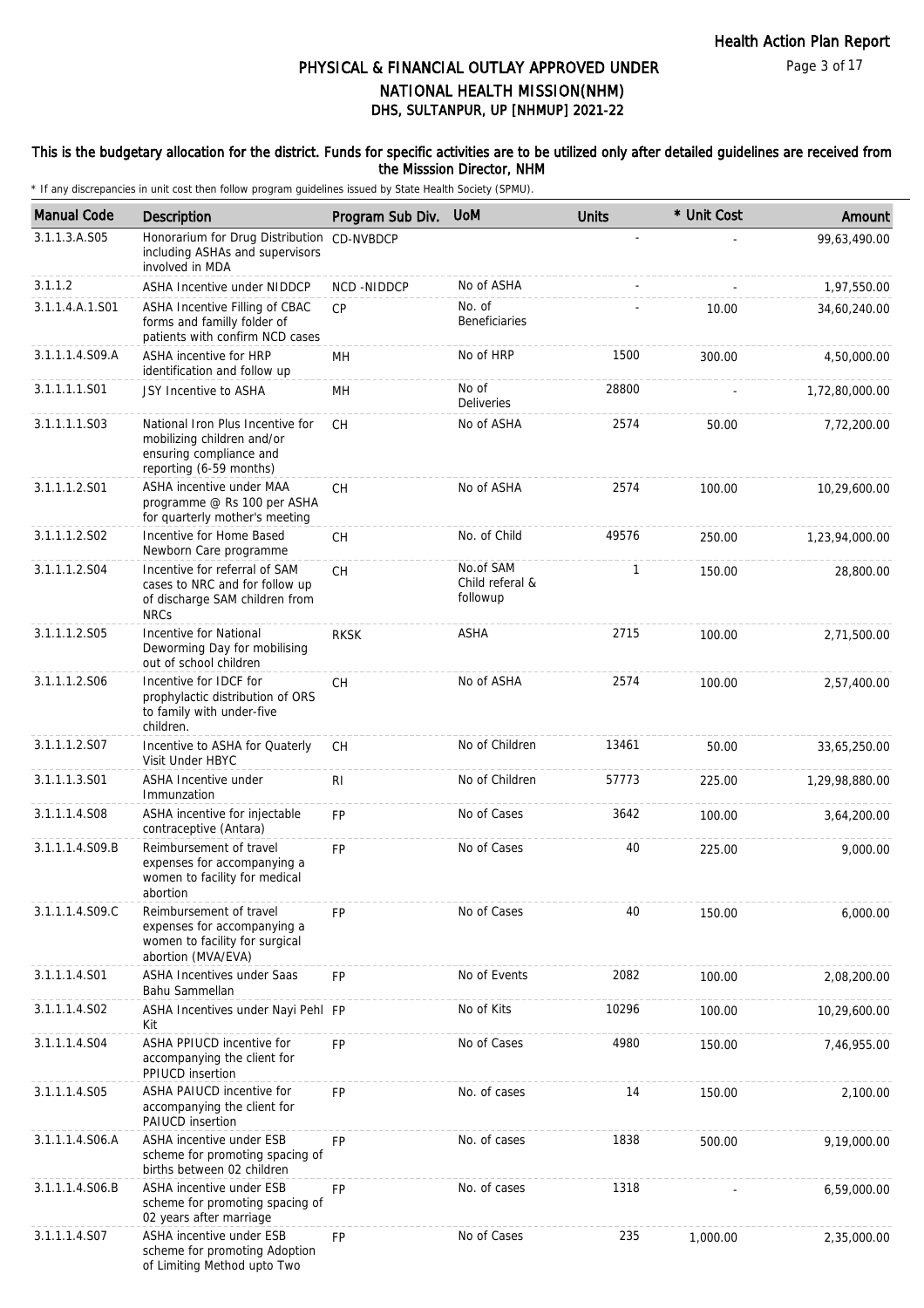#### This is the budgetary allocation for the district. Funds for specific activities are to be utilized only after detailed guidelines are received from the Misssion Director, NHM

| <b>Manual Code</b> | Description                                                                                                                       | Program Sub Div. | <b>UoM</b>                             | <b>Units</b> | * Unit Cost | Amount         |
|--------------------|-----------------------------------------------------------------------------------------------------------------------------------|------------------|----------------------------------------|--------------|-------------|----------------|
|                    | Children                                                                                                                          |                  |                                        |              |             |                |
| 3.1.1.5            | ASHA incentives for routine<br>activities                                                                                         | CP               | No. of Rural &<br>Rurban ASHA          |              | 2,000.00    | 6,36,84,000.00 |
| 3.1.1.6.S01        | Incentive to ASHA Facilitator for<br>CBAC, HRP and SAM Tracking                                                                   | CP               | No of AF                               |              | 1,700.00    | 25,90,800.00   |
| 3.1.1.6.S02        | Incentive to ASHA for Health<br>Promotion Day                                                                                     | CP               | No. of Rural &<br>Rurban ASHA          |              | 200.00      | 63,68,400.00   |
| 3.1.1.6.S03        | Incentive to ASHA under PMMVY CP                                                                                                  |                  | No. of<br><b>Beneficiaries</b>         |              | 100.00      | 18,71,100.00   |
| 3.1.1.6.S04        | ASHA Beema- Pradhan Mantri<br>Jeevan Jyoti & Suraksh Bima<br>Yojna                                                                | CP               |                                        |              |             | 9,20,934.00    |
| 3.1.3.1.1.S01      | Asha/ Asha Sangni Uniform                                                                                                         | <b>CP</b>        | No. of<br>Rural, Rurban<br>ASHA & AF   |              | 600.00      | 16,80,000.00   |
| 3.1.3.1.1.S02      | Asha/ Asha Sangni Umbrella                                                                                                        | CP               | No. of<br>Rural, Rurban<br>ASHA & AF   |              | 200.00      | 5,60,000.00    |
| 3.1.3.1.3          | Awards to ASHA's/Link workers                                                                                                     | <b>CP</b>        | No. of<br>Rural, Urban<br>,Rurban ASHA |              | 300.00      | 8,55,500.00    |
| 3.1.3.1.6          | Supervision costs by ASHA<br>facilitators (Shangni) (12<br>months)                                                                | CP               | No of AF                               |              | 7,200.00    | 1,09,72,800.00 |
| 3.1.1.1.3.S02.A    | Mobilization of children through<br>ASHA or other mobilizers                                                                      | R <sub>l</sub>   | No of Session                          | 25426        | 150.00      | 38,13,900.00   |
| 3.1.3.5.S01        | Incentive for other link workers<br>for Prepration of Due List of<br>Childrens to be immunized                                    | R <sub>l</sub>   | No of Session                          | 1284         | 100.00      | 1,28,400.00    |
| 3.1.2.10.S03       | Incentive to ASHA Cluster<br>Meeting                                                                                              | CP               |                                        |              |             | 21, 11, 500.00 |
| 3.2.3.1.1          | <b>Treatment Supporter</b><br>Honorarium (Rs 1000)                                                                                | CD-RNTCP         |                                        |              |             | 17,10,000.00   |
| 3.2.3.1.2          | <b>Treatment Supporter</b><br>Honorarium (Rs 5000)                                                                                | CD-RNTCP         |                                        |              |             | 3,24,000.00    |
| 3.2.3.1.3          | Incentive for informant (Rs 500)                                                                                                  | CD-RNTCP         |                                        |              |             | 2,96,550.00    |
| 3.2.3.1.4.S01      | State/District TB Forums                                                                                                          | CD-RNTCP         |                                        |              |             | 5,000.00       |
| 3.2.3.1.4.S02      | Community Engagement<br>activities /Incentive for<br>community<br>volunteers/supervisors /LT etc<br>undertaking ACF               | CD-RNTCP         |                                        |              |             | 18,70,000.00   |
| 3.2.1.1.S02        | Other activities under Mission<br>Parivar Vikas: Demand<br>Generation (Saas Bahu<br>Sammellan)                                    | <b>FP</b>        | No of Events                           | 2082         | 1,500.00    | 31,23,000.00   |
| 3.2.2.1.2.S09      | Kala-azar: Operational cost for<br>spray including spray wages                                                                    | CD-NVBDCP        |                                        |              |             | 16,425.00      |
| 3.2.2.1.2.S10      | Kala-azar: Training for spraying                                                                                                  | CD-NVBDCP        |                                        |              |             | 5,000.00       |
| 3.3.3.2            | Training of PRI's<br>representatives/ Police<br>personnel/ Teachers/ Transport<br>personnel/ NGO personnel/<br>other stakeholders | NCD-NTCP         |                                        | 1            |             | 30,000.00      |
| 3.3.3.3            | Training of PRI under National<br>Program for Climate Change and<br>Human Health (NPCCHH)                                         | NCD-NPCCHH       |                                        | 1            |             | 70,000.00      |
| 3.3.4.S01          | <b>AAA Platform</b>                                                                                                               | <b>CP</b>        | No. of Rural &<br>Rurban ASHA          |              | 75.00       | 39,70,350.00   |
| 4.1.1              | <b>District Hospitals</b>                                                                                                         | <b>CP</b>        | No. of DH                              | 2            | 5,00,000.00 | 10,00,000.00   |
| 4.1.3              | <b>Community Health Centers</b>                                                                                                   | <b>CP</b>        | No of CHC                              | 14           | 2,50,000.00 | 35,00,000.00   |
| 4.1.4              | Primary Health Centers                                                                                                            | CP               | No of PHC                              | 43           | 87,500.00   | 37,62,500.00   |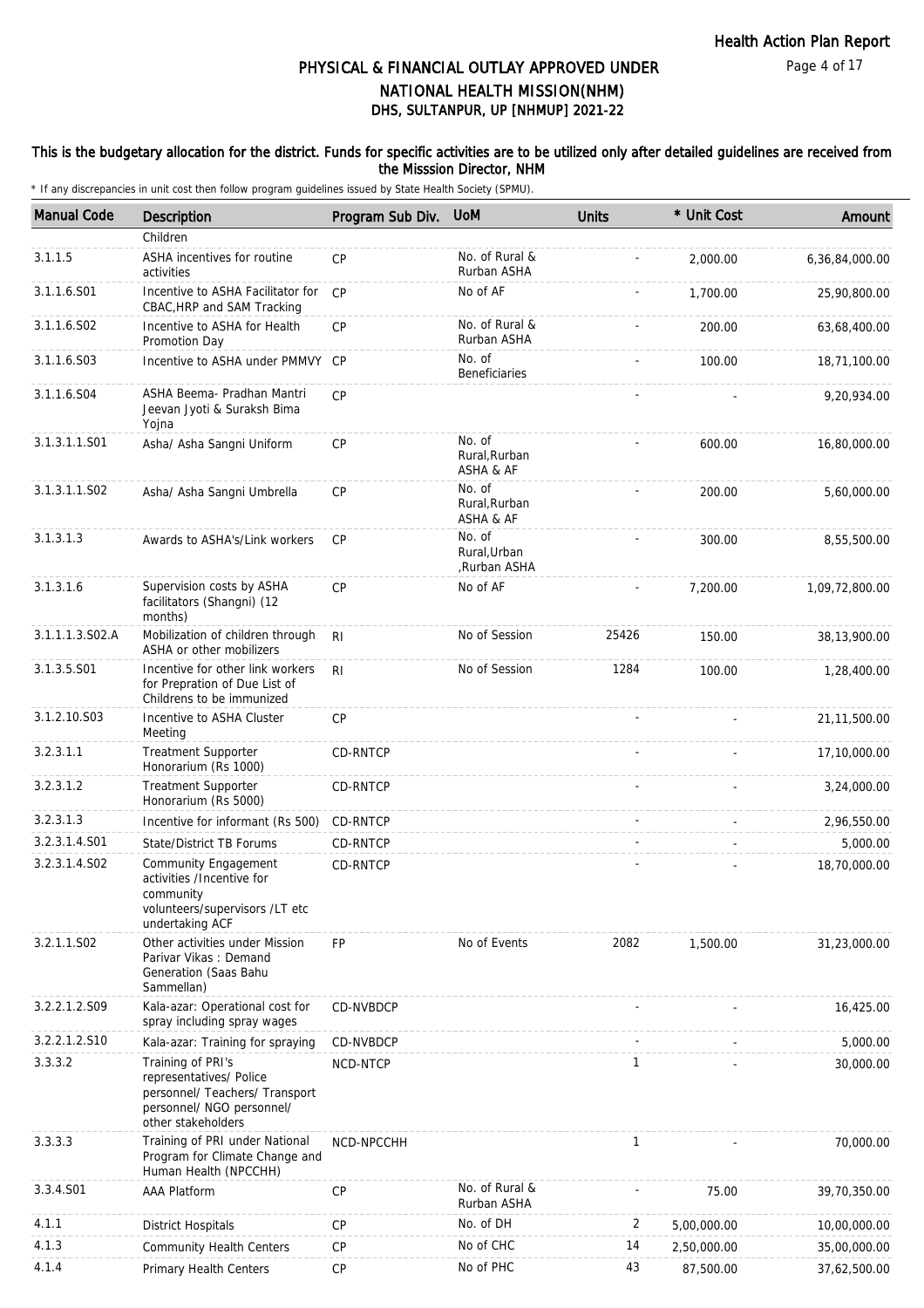#### This is the budgetary allocation for the district. Funds for specific activities are to be utilized only after detailed guidelines are received from the Misssion Director, NHM

| <b>Manual Code</b> | <b>Description</b>                                                 | Program Sub Div.  | <b>UoM</b>                               | <b>Units</b> | * Unit Cost | Amount         |
|--------------------|--------------------------------------------------------------------|-------------------|------------------------------------------|--------------|-------------|----------------|
| 4.1.5              | Sub Centers                                                        | CP                | No. of Sub<br>Centre                     |              | 10,000.00   | 24,50,000.00   |
| 4.1.6              | Village Health Sanitation &                                        | <b>CP</b>         | No. of VHSNC                             |              | 10,000.00   | 1,29,20,000.00 |
| 4.1.7.S01          | <b>Nutrition Committee</b><br>H&WC Additional Untied Grant-<br>SC. | CP                | No. of HWC-<br><b>SC</b>                 |              | 30,000.00   | 53,80,000.00   |
| 4.1.7.S02          | H&WC Additional Untied Grant-<br><b>PHC</b>                        | CP                | No. of HWC-<br>PHC                       |              | 50,000.00   | 18,50,000.00   |
| 5.1.1.2.8          | Infrastructure strengthening of<br>SC to H&WC                      | <b>CP</b>         | No. of HWC-<br><b>SC</b>                 |              | 7.00.000.00 | 4,06,00,000.00 |
| 5.1.1.2.9          | Infrastructure strengthening of<br>PHC to H&WC                     | <b>CP</b>         | No. of HWC-<br>PHC                       |              | 2,74,000.00 | 27,40,000.00   |
| 5.1.2              | Sub Centre Rent and<br>Contingencies                               | CP                |                                          |              |             | 26,46,000.00   |
| 5.3.9              | Safety Pits                                                        | R <sub>1</sub>    | No of piece                              | 4            | 6,000.00    | 24,000.00      |
| 5.3.14             | Civil Works under RNTCP                                            | CD-RNTCP          |                                          |              |             | 2,50,000.00    |
| 6.1.1.1.2.S02      | FRU Strengthening                                                  | MН                | List of<br><b>Different</b><br>Equipment |              |             | 10,41,120.00   |
| 6.1.1.1.5          | Any other Equipment<br>(Instrument and Equipment for<br>HWC)       | MH                | List of<br>Different<br>Equipment        | 4            |             | 8,00,000.00    |
| 6.1.1.2.4.S05      | Procurement of Phototherepy for CH<br><b>NBSU</b>                  |                   | No of Units                              | 4            | 65,000.00   | 2,60,000.00    |
| 6.1.1.2.4.S06      | Procurement of Radiant Warmer CH<br>for NBSU                       |                   | No of Units                              | 8            | 65,000.00   | 4,80,000.00    |
| 6.1.1.3.3          | Minilap kits                                                       | <b>FP</b>         | No of Kits                               | 40           | 3,000.00    | 1,20,000.00    |
| 6.1.1.3.5          | PPIUCD forceps                                                     | FP                | No of Kelly<br>forcep                    | 75           | 600.00      | 45,000.00      |
| 6.1.5.1.1          | Grant-in-aid for Vision Centre<br>(PHC) (Govt.)                    | NCD-NPCB          |                                          |              |             | 1,00,000.00    |
| 6.1.1.21.1         | Recurring GIA: Machinery &<br>Equipment for DH                     | NCD-NPHCE         |                                          | $\mathbf{1}$ |             | 1,50,000.00    |
| 6.1.2.6.F1.S03     | IT Recurring Expenses for PHC                                      | СP                |                                          |              |             | 1,35,000.00    |
| 6.1.2.6.F1.S04     | Laptop for HWC-PHC                                                 | CP                |                                          |              |             | 6,50,000.00    |
| 6.1.4.3.1          | <b>MCR</b>                                                         | CD-NLEP           |                                          |              |             | 60,000.00      |
| 6.1.4.3.2          | Aids/Appliance                                                     | CD-NLEP           |                                          |              |             | 17,000.00      |
| 6.1.4.3.3          | Equipment                                                          | CD-NLEP           |                                          |              |             | 5,000.00       |
| 6.1.6.1            | Repairs of Laparoscopes                                            |                   | No of<br>Laproscopes                     | $\mathbf{1}$ | 25,000.00   | 25,000.00      |
| 6.2.1.1.A7.S05.a   | Drugs & Consumables Normal<br>Delivery L1 Facility                 | MH                | No of<br>Deliveries                      | 7100         |             | 1,42,000.00    |
| 6.2.1.1.A7.S05.b   | Drugs & Consumables Normal<br>Delivery L2 Facility                 | MH                | No of<br>Deliveries                      | 17100        |             | 6,84,000.00    |
| 6.2.1.1.A7.S05.c   | Drugs & Consumables Normal<br>Delivery L3 Facility                 | MН                | No of<br>Deliveries                      | 14200        |             | 11,36,000.00   |
| 6.2.1.1.A7.S05.d   | Drugs & Consumables Caesarean MH<br>Delivery L3 Facility           |                   | No of<br>Deliveries                      | 2300         |             | 8,28,000.00    |
| 6.2.1.2.2.12       | AEFI kit under RI Program                                          | RI                | No. of Kits                              | 75           | 200.00      | 15,000.00      |
| 6.2.1.3.1          | Nayi Pehl Kit                                                      | FP                | No of Kits                               | 10296        | 220.00      | 22,65,120.00   |
| 6.2.1.5.1          | Medicine for Mobile health team                                    | <b>RBSK</b>       | No of Team                               | 26           | 5,000.00    | 1,30,000.00    |
| 6.2.1.6.1          | Red/Black plastic bags et                                          | <b>RI</b>         | No of Session                            | 30600        | 9.00        | 2,75,400.00    |
| 6.2.1.6.2          | Bleach/Hypochlorite solution/<br>Twin bucket                       | R <sub>l</sub>    | No of Facilities                         |              |             | 27,000.00      |
| 6.2.2.1.4          | Replenishment of ASHA HBNC<br>kits                                 | <b>CP</b>         | No of ASHA                               |              | 150.00      | 3,62,700.00    |
| 6.2.2.2.2          | Drugs and Supplies for blood<br>related disorders-                 | <b>BLOOD CELL</b> |                                          |              |             | 3,80,000.00    |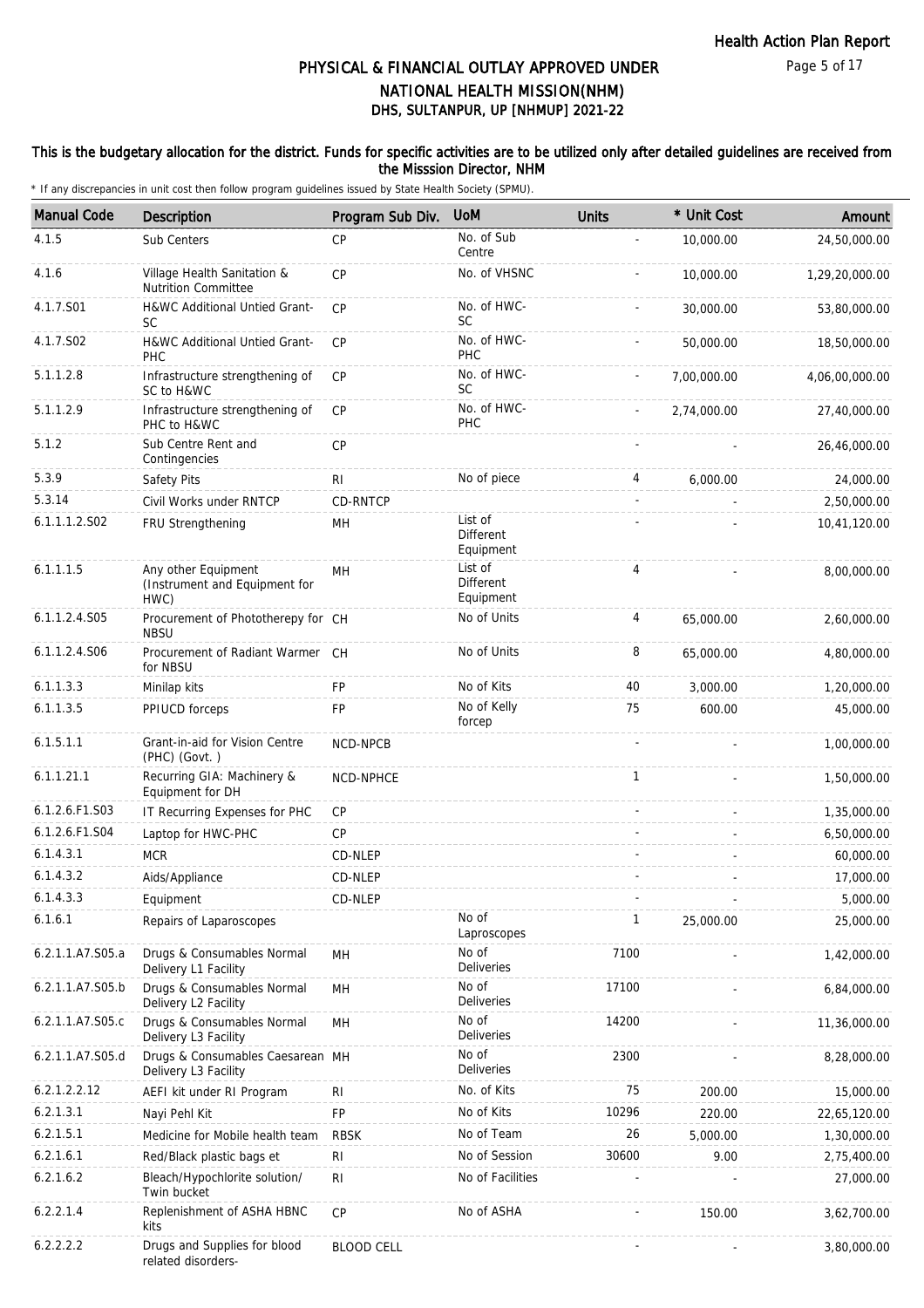#### This is the budgetary allocation for the district. Funds for specific activities are to be utilized only after detailed guidelines are received from the Misssion Director, NHM

| <b>Manual Code</b> | Description                                                                                                | Program Sub Div. | <b>UoM</b>                                         | <b>Units</b> | * Unit Cost | Amount         |
|--------------------|------------------------------------------------------------------------------------------------------------|------------------|----------------------------------------------------|--------------|-------------|----------------|
|                    | Haemoglobinopathies                                                                                        |                  |                                                    |              |             |                |
| 6.2.2.4.1          | Drugs & Supplies for Ayush                                                                                 | AYUSH            | No of Doctors                                      | 27           | 50,000.00   | 13,50,000.00   |
| 6.2.2.6.1          | Lab strengthening of SHC - HWC CP                                                                          |                  |                                                    |              |             | 34,50,000.00   |
| 6.2.2.6.2          | Lab strengthening of PHC - HWC CP                                                                          |                  |                                                    |              |             | 21,10,000.00   |
| 6.2.3.1.1          | Chloroquine phosphate tablets                                                                              | CD-NVBDCP        |                                                    |              |             | 20,000.00      |
| 6.2.3.1.2          | Primaguine tablets 2.5 mg                                                                                  | CD-NVBDCP        |                                                    |              |             | 10,000.00      |
| 6.2.3.1.3          | Primaquine tablets 7.5 mg                                                                                  | CD-NVBDCP        |                                                    |              |             | 20,000.00      |
| 6.2.3.1.12         | RDT Malaria - bi-valent (For Non CD-NVBDCP<br>Project states)                                              |                  |                                                    |              |             | 2,13,500.00    |
| 6.2.3.2.1          | Supportive drugs, lab. Reagents                                                                            | CD-NLEP          |                                                    |              |             | 13,000.00      |
| 6.2.3.3.1          | Laboratory Materials                                                                                       | CD-RNTCP         |                                                    |              |             | 17,20,000.00   |
| 6.2.3.3.2          | Procurement of Drugs                                                                                       | CD-RNTCP         |                                                    |              |             | 8,90,000.00    |
| 6.2.4.1.1          | Assistance for<br>consumables/drugs/medicines to<br>the Govt./District Hospital for<br>Cat sx etc          | NCD-NPCB         | No of Cases                                        |              |             | 14, 13, 240.00 |
| 6.2.4.5.1          | Drugs & Consumables for NCD<br>Management (incl. Diabetes,<br>Hypertension, Strokes etc)for<br>whole dist. | NCD-NPCDCS       |                                                    | 1            |             | 2,00,000.00    |
| 6.2.4.5.3          | Drugs & Diagnostic for NCD<br>Management incl. Diabetes,<br>Hypertension, Strokes etc                      | NCD-NPCDCS       |                                                    |              |             | 4,20,000.00    |
| 6.2.4.5.6          | Drugs & supplies for Universal<br>Screening of NCDs                                                        | NCD-NPCDCS       |                                                    | 1            |             | 32,48,000.00   |
| 6.1.3.2.a.S01      | Free Diagnostics for Pregnant<br>women under JSSK - USG on<br>PPP for PMSMA                                | MH               | No of ANC                                          | 1200         |             | 3,60,000.00    |
| $6.1.3.2.a.$ SO2   | Free Diagnostics for Pregnant<br>women under JSSK- AVD for for<br>HIV & Syphilis at VHNDs                  | MH               | No of ANC                                          | 471          |             |                |
| 6.1.3.2.a. S03     | Free Diagnostics for Pregnant<br>women under JSSK-MH                                                       | MH               | No of ANC                                          | 41500        |             | 4,15,000.00    |
| 6.1.3.2.b          | Free Diagnostics for Sick infants CH<br>under JSSK                                                         |                  | No of Units                                        | 1            |             | 1,20,000.00    |
| 6.3.1.S03          | Any other (please specify)                                                                                 |                  |                                                    |              |             | 2,30,00,000.00 |
| 7.5.1              | Tribal Patient Support &<br><b>Transportation Charges</b>                                                  | CD-RNTCP         |                                                    |              |             | 79,200.00      |
| 7.5.2              | Sample collecton &<br>transportation charges                                                               | CD-RNTCP         |                                                    |              |             | 2,41,025.00    |
| 8.1.1.1            | ANMs - MH                                                                                                  | MH               | No of MH ANM                                       | 148          |             | 2,98,78,592.00 |
| 8.1.1.1.S01        | ANM For New Sub-Center - CP                                                                                | <b>CP</b>        |                                                    |              |             | 94,86,328.00   |
| 8.1.1.2.S01        | Staff Nurses-100 Beded MCH<br>Wing Neotology                                                               | MH               | No of MCH<br>Neonatology<br>trained Staff<br>Nurse |              |             | 63,29,970.00   |
| 8.1.1.2.S02        | Staff Nurses-100 Beded MCH<br>Wing nursing sister                                                          | MH               | No of MCH<br><b>Nursing Sister</b>                 |              |             | 11,36,786.00   |
| 8.1.1.2.S05        | Staff Nurses-MH                                                                                            | MH               | No of MH<br><b>Staff Nurse</b>                     | 68           |             | 1,95,58,602.00 |
| 8.1.1.2.S11        | Staff Nurse HWC - CP                                                                                       | <b>CP</b>        |                                                    |              |             | 70,73,477.00   |
| 8.1.1.2.S12        | Staff Nurses HWC - MH                                                                                      | MH               |                                                    | 12           |             | 14,40,936.00   |
| 8.1.1.5.S01        | Laboratory Technicians -100<br>Beded MCH Wing                                                              | MH               | No of MCH<br>Laboratory<br>Technician              |              |             | 11,66,802.00   |
| 8.1.1.5.S02        | Laboratory Technicians - HR                                                                                | <b>HR</b>        |                                                    | 5            |             | 13,24,080.00   |
| 8.1.1.5.S04        | Laboratory Technicians - RNTCP                                                                             | CD-RNTCP         |                                                    |              |             | 33,13,000.00   |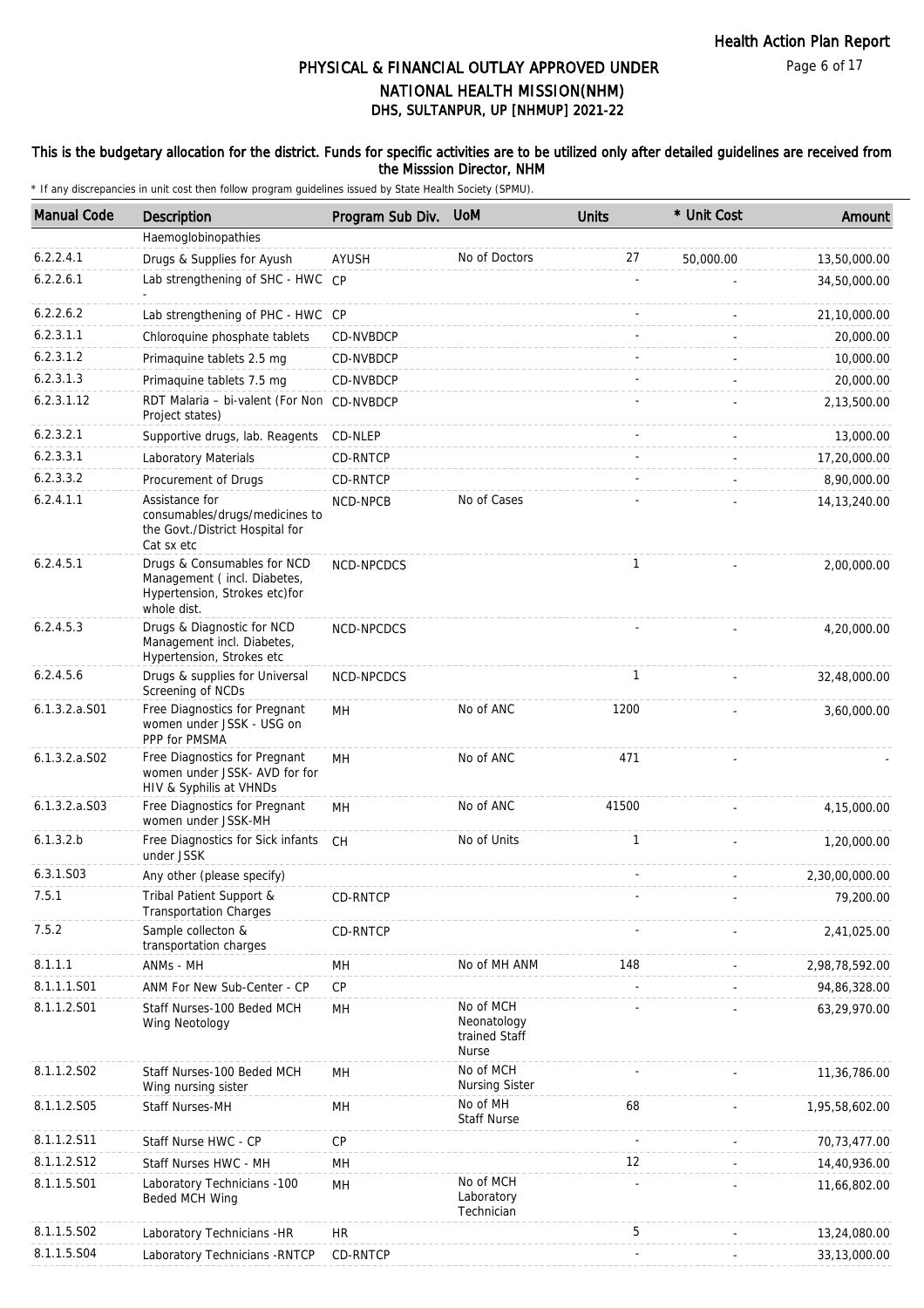#### This is the budgetary allocation for the district. Funds for specific activities are to be utilized only after detailed guidelines are received from the Misssion Director, NHM

| <b>Manual Code</b> | <b>Description</b>                                                                       | Program Sub Div.     | <b>UoM</b>                                               | <b>Units</b>   | * Unit Cost | Amount         |
|--------------------|------------------------------------------------------------------------------------------|----------------------|----------------------------------------------------------|----------------|-------------|----------------|
| 8.1.1.6.S05        | OT Technician                                                                            | <b>MIS</b>           | No of MH OT<br>technician                                |                |             | 10,58,400.00   |
| 8.1.1.6.S06        | OT Technician-MCH Wing                                                                   | MН                   | No of MCH OT<br>Technician                               |                |             | 4, 14, 263.00  |
| 8.1.1.9            | Radiographer/ X-ray technician                                                           | <b>HR</b>            |                                                          | 2              |             | 5,29,632.00    |
| 8.1.2.1.S01        | Obstetricians and Gynaecologists MH<br>-100 Beded MCH Wing                               |                      | No of MCH<br>Obstetricians<br>and<br>Gynaecologist<br>S. |                |             | 42,55,200.00   |
| 8.1.2.1.S04        | Obstetricians and Gynaecologists MH<br>-MH                                               |                      | No of MH<br>Obstetricians<br>and<br>Gynaecologist<br>S   |                |             | 58,20,000.00   |
| 8.1.2.2.S01        | Paediatricians- 100 Beded MCH<br>Wing                                                    | MН                   | No of MCH<br>Pediatrician                                |                |             | 37,47,600.00   |
| 8.1.2.3.S02        | Anaesthetists -100 Beded MCH<br>Wing                                                     | MН                   | No of MCH<br>Anesthetic                                  |                |             | 32,40,000.00   |
| 8.1.2.3.S05        | Anaesthetists -MH                                                                        | MН                   | No of MH<br>Anesthetic                                   |                |             | 43,20,000.00   |
| 8.1.2.4.S02        | Surgeons-DH Strengthening                                                                | <b>HS</b>            |                                                          | $\overline{a}$ |             | 14,55,300.00   |
| 8.1.2.5.S01        | Radiologists- 100 Beded MCH<br>Wing                                                      | MH                   | No of MCH<br>Radiologist                                 |                |             | 11,70,000.00   |
| 8.1.2.6.S01        | Pathologists/ Haemotologists-<br>100 Beded MCH Wing                                      | MН                   | No of MCH<br>Pathologist                                 |                |             | 15,87,600.00   |
| 8.1.2.6.S03        | Pathologists/ Haemotologists-<br>DH Strengthening                                        | <b>HS</b>            |                                                          |                |             | 17,60,913.00   |
| 8.1.3.4.S01        | <b>ENT-DH Strengthening</b>                                                              | <b>HS</b>            |                                                          |                |             | 17,60,913.00   |
| 8.1.3.5.S01        | Ophthalmologists-NCD-NPCB                                                                | NCD-NPCB             |                                                          |                |             | 7,92,000.00    |
| 8.1.3.10.S01       | FRU Operationalization for<br>Gynae & anesthetist specialist on<br>call from govt sector | MH                   | No of C<br>Section                                       | 12             |             | 36,000.00      |
| 8.1.3.10.S02       | FRU Operationalization<br>Gynecologists specialist on call<br>from pvt sector            | MH                   | No of C<br>Section                                       | 6              |             | 27,000.00      |
| 8.1.3.10.S03       | FRU Operationalization<br>anesthetist specialist on call for<br>from pvt sector          | <b>MH</b>            | No of C<br>Section                                       | 6              |             | 18,000.00      |
| 8.1.5.S02          | Medical Officers - DH<br>Strengthening                                                   | <b>HS</b>            |                                                          |                |             | 21,39,291.00   |
| 8.1.5.S03          | Medical Officers -MH                                                                     | $\mathsf{MH}\xspace$ | No of MH LMO                                             |                |             | 17,04,000.00   |
| 8.1.6.1            | <b>AYUSH MOs</b>                                                                         | <b>AYUSH</b>         |                                                          | 27             |             | 1,38,69,614.00 |
| 8.1.6.2            | Pharmacist - AYUSH                                                                       | <b>AYUSH</b>         |                                                          | 13             |             | 24,43,767.00   |
| 8.1.7.1.1          | MOs-AYUSH                                                                                | <b>RBSK</b>          |                                                          | 48             |             | 1,75,40,736.00 |
| 8.1.7.1.2.S02      | MOs-Dental MO/ BDS                                                                       | <b>RBSK</b>          |                                                          | 4              |             | 28,54,320.00   |
| 8.1.7.1.3          | <b>Staff Nurse</b>                                                                       | <b>RBSK</b>          |                                                          | 3              |             | 10,09,152.00   |
| 8.1.7.1.4          | <b>ANM</b>                                                                               | <b>RBSK</b>          |                                                          | 23             |             | 43,84,896.00   |
| 8.1.7.1.5.S01      | Para Medical Worker                                                                      | <b>RBSK</b>          |                                                          | $\overline{2}$ |             | 4,84,416.00    |
| 8.1.7.1.5.S02      | Pharmacists                                                                              | <b>RBSK</b>          |                                                          | 24             |             | 57,02,098.00   |
| 8.1.8.1            | <b>Medical Officers</b>                                                                  | CH                   | No. of Mos                                               | 1              |             | 7,56,000.00    |
| 8.1.8.2            | <b>Staff Nurse</b>                                                                       | <b>CH</b>            | No. of SNs                                               | 4              |             | 10,89,482.00   |
| 8.1.8.3            | Cook cum caretaker                                                                       | <b>CH</b>            | No. of Cook<br>cum Caretaker                             | $\overline{2}$ |             | 3,08,551.00    |
| 8.1.8.5            | Feeding demonstrator for NRC                                                             | CH                   | No. of FDs                                               | $\mathbf{1}$   |             | 2,89,952.00    |
| 8.1.9.1.S01        | Paediatrician SNCU-CH                                                                    | <b>CH</b>            | No. of<br>Peadiatrician                                  | 3              |             | 36,00,000.00   |
| 8.1.9.3.S01        | Staff Nurse - SNCU/KMC                                                                   | CH                   | No. of SNs                                               | 12             |             | 34,89,057.00   |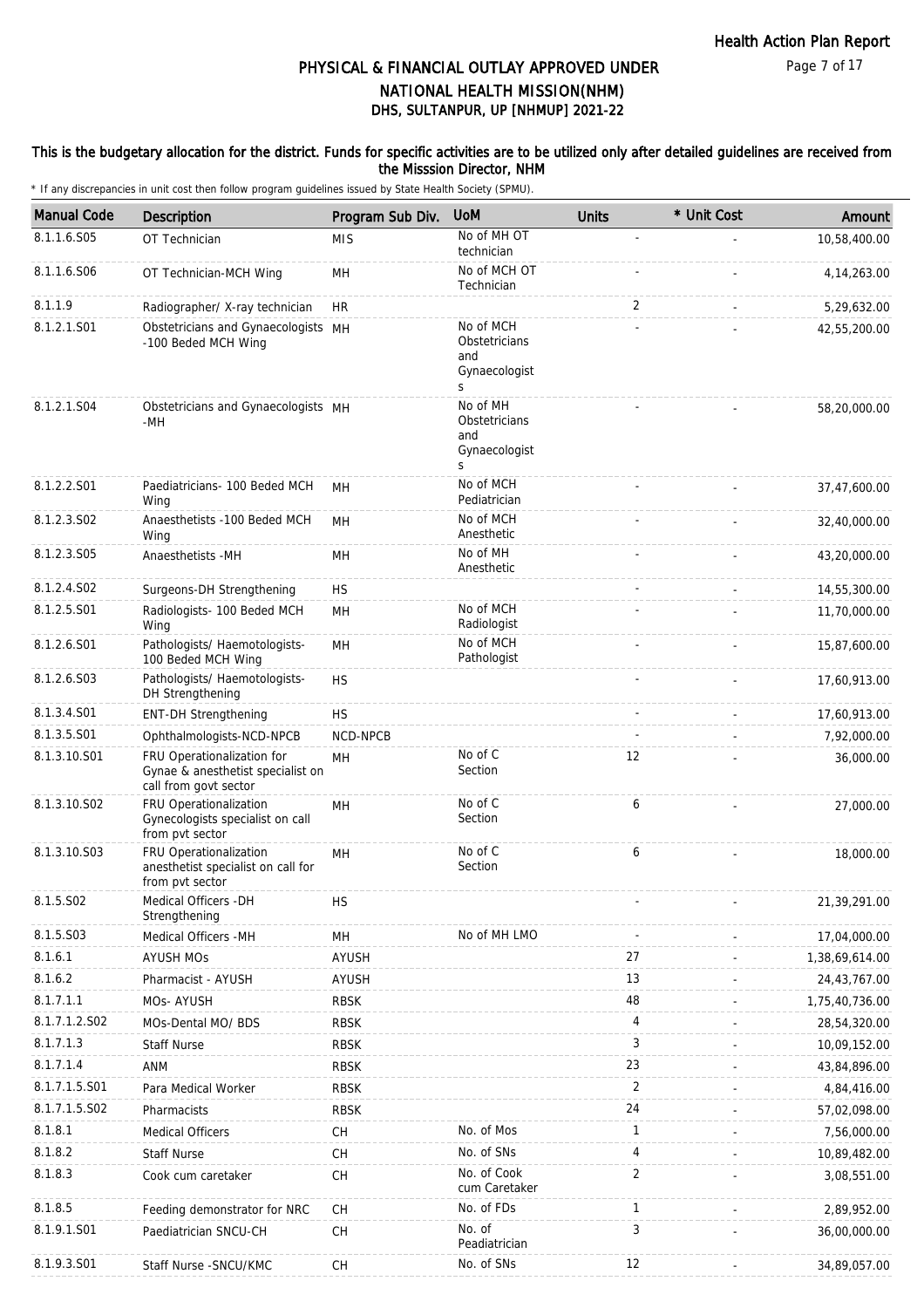#### This is the budgetary allocation for the district. Funds for specific activities are to be utilized only after detailed guidelines are received from the Misssion Director, NHM

| <b>Manual Code</b> | Description                                                                     | Program Sub Div.  | <b>UoM</b>                     | <b>Units</b>   | * Unit Cost | Amount         |
|--------------------|---------------------------------------------------------------------------------|-------------------|--------------------------------|----------------|-------------|----------------|
| 8.1.9.3.SO2        | Staff Nurse -NBSU                                                               | CH                | No. of SNs                     | 9              |             | 20,20,399.00   |
| 8.1.9.6.S02        | Others- SNCU Staff ( Ward<br>Aaya/ Cleaner/ Security Guard)                     | <b>CH</b>         |                                | 9              |             | 16,09,484.00   |
| 8.1.9.6.S03        | Others- SNCU Staff DEO                                                          | <b>CH</b>         | no. of Posts                   | $\mathbf{1}$   |             | 2,49,046.00    |
| 8.1.12.1           | Mid-level Service Provider                                                      | CP                |                                |                |             | 94,88,865.00   |
| 8.1.12.2           | Performance incentive for Mid-<br>level service providers                       | <b>CP</b>         | No. of HWC-<br>CHO             |                | 15,000.00   | 54,56,250.00   |
| 8.1.13.1.S03       | Counsellor - RMNCHA-FW                                                          | FP                | No of<br>Counsellors/m<br>onth | $\mathbf{1}$   | 15,073.00   | 2,13,968.00    |
| 8.1.13.10          | TBHV-CD-RNTCP                                                                   | CD-RNTCP          |                                |                |             | 4,62,735.00    |
| 8.1.13.16          | Ophthalmic Assistant/<br>Refractionist NCD-NPCB                                 | NCD-NPCB          |                                |                |             | 1,63,238.00    |
| 8.1.13.22.S02      | Cook UPHSSP                                                                     | <b>HS</b>         |                                |                |             | 2,35,519.00    |
| 8.1.13.22.S05      | Optometrist UPHSSP                                                              | <b>HS</b>         |                                |                |             | 2,54,129.00    |
| 8.1.13.22.S06      | OT Technician UPHSSP                                                            | <b>HS</b>         |                                |                |             | 7,62,387.00    |
| 8.1.13.22.S07      | Rogi Sahayata Kendra Manager                                                    | QA                |                                | $\overline{2}$ |             | 4,65,600.00    |
| 8.1.13.22.S09      | <b>Staff Nurse UPHSSP</b>                                                       | <b>HS</b>         |                                |                |             | 1,23,98,634.00 |
| 8.1.13.22.S10      | X-Ray Technician UPHSSP                                                         | <b>HS</b>         |                                |                |             | 3,63,041.00    |
| 8.1.13.22.S12      | Physiotherapist UPHSSP                                                          | <b>HS</b>         |                                |                |             | 2,90,902.00    |
| 8.1.13.22.S13      | Rogi Sahayata Kendra Operator                                                   | QA                |                                | $\overline{2}$ |             | 3,34,687.00    |
| 8.1.13.22.S14      | Ward Aaya/Boy UPHSSP                                                            | HS                |                                |                |             | 14,83,775.00   |
| 8.1.14.1.S01       | MO (Blood Bank)                                                                 | <b>BLOOD CELL</b> |                                |                |             | 3,60,000.00    |
| 8.1.14.2           | <b>Staff Nurse</b>                                                              | <b>BLOOD CELL</b> |                                |                |             | 1,14,000.00    |
| 8.1.14.4.S02       | Lab Technician (BB)                                                             | <b>BLOOD CELL</b> |                                |                |             | 2,18,000.00    |
| 8.1.14.5.S02       | Others- Lab Technicians                                                         | <b>BLOOD CELL</b> |                                |                |             | 2,18,000.00    |
| 8.1.14.5.S03       | Others-Lab Attendant                                                            | <b>BLOOD CELL</b> |                                |                |             | 4,48,000.00    |
| 8.1.14.5.S05       | Others-Lab Attendant - BSU                                                      | <b>BLOOD CELL</b> |                                |                |             | 1,01,000.00    |
| 8.1.16.2.S01       | <b>Cold Chain Handlers</b>                                                      | RI                |                                |                |             | 2,02,907.00    |
| 8.1.16.6.S01       | Data Entry Operator BB                                                          | <b>BLOOD CELL</b> |                                |                |             | 1,44,000.00    |
| 8.1.16.7.S02       | Sweeper- NCD- Blood bank                                                        | <b>BLOOD CELL</b> |                                |                |             | 1,44,000.00    |
| 8.1.16.7.S03       | Sweeper-NCD-Blood Storage                                                       | <b>BLOOD CELL</b> |                                |                |             | 1,44,000.00    |
|                    | Unit                                                                            |                   |                                |                |             |                |
| 8.1.16.7.S05       | Cleaner -NRC                                                                    | <b>CH</b>         | no. of Posts                   | 1              |             | 1,78,831.00    |
| 8.4.1              | Additional Allowances/<br>Incentives to Medical Officers                        | MH                |                                | 20             |             | 4,80,000.00    |
| 8.4.7              | Incentive to provider for PPIUCD FP<br>services @Rs 150 per PPIUCD<br>insertion |                   | No of Cases                    | 4980           | 150.00      | 7,47,000.00    |
| 8.4.8              | Incentive to provider for PAIUCD FP<br>Services @Rs 150 per PAIUCD<br>insertion |                   | No of Cases                    | 14             | 150.00      | 2,100.00       |
| 8.4.9              | Team based incentives for<br>Health & Wellness Centers<br>(H&WC Sub Center)     | <b>CP</b>         | No of HWC                      |                | 11,000.00   | 40,01,250.00   |
| 8.4.10             | Team based incentives for<br>Health & Wellness Centers<br>(H&WC PHC)            | <b>CP</b>         | No of HWC                      |                | 11,000.00   | 20,63,500.00   |
| 8.4.11             | Incentives under NVHCP for MO, CD-NVHCP<br>Pharmacist and LT                    |                   |                                |                |             | 22,200.00      |
| 8.4.12.S01         | HRP identification and follow up<br>for ANM                                     | MН                | No of HRP                      | 1500           | 200.00      | 3,00,000.00    |
| 8.4.12.S03         | Performance based Incentives to FP<br>RMNCHA Counselors in Family<br>Planning   |                   | No of Cases                    | 130            | 50.00       | 6,500.00       |
| 8.4.12.S04         | RI Cold chain handlers incentive RI                                             |                   | Lumpsump                       | 17             | 2,400.00    | 4,89,600.00    |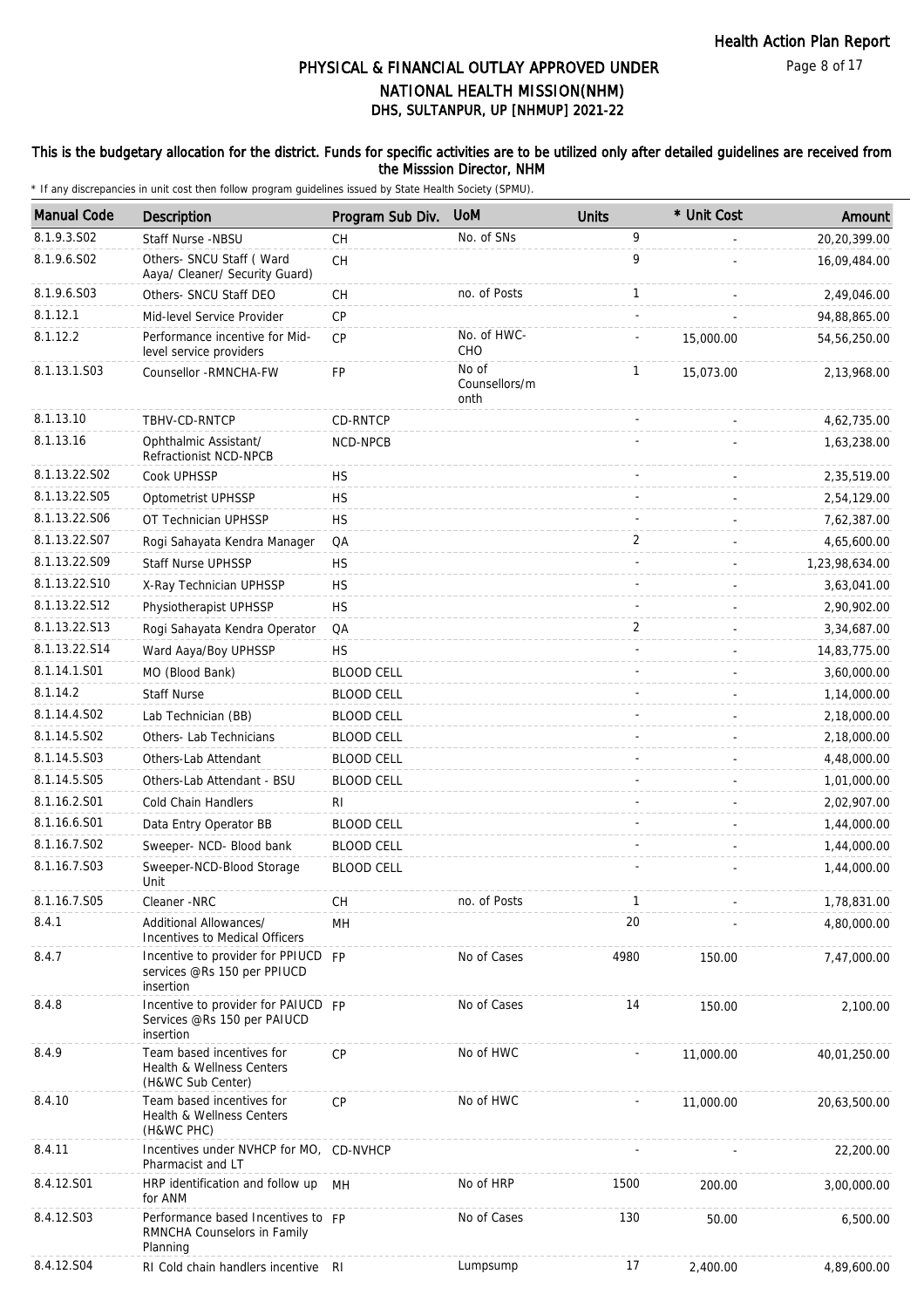Page 9 of 17

## DHS, SULTANPUR, UP [NHMUP] 2021-22 PHYSICAL & FINANCIAL OUTLAY APPROVED UNDER NATIONAL HEALTH MISSION(NHM)

#### This is the budgetary allocation for the district. Funds for specific activities are to be utilized only after detailed guidelines are received from the Misssion Director, NHM

| <b>Manual Code</b> | <b>Description</b>                                                                                                                    | Program Sub Div. | <b>UoM</b>                      | <b>Units</b> | * Unit Cost  | Amount       |
|--------------------|---------------------------------------------------------------------------------------------------------------------------------------|------------------|---------------------------------|--------------|--------------|--------------|
| 9.2.1.1.7          | Training of Staff Nurses/ANMs /<br>LHVs in SBA                                                                                        | Nursing          |                                 | $\mathbf{1}$ | 10,86,520.00 | 10,86,520.00 |
| 9.2.1.2.4          | Orienation activities on vitamin A CH<br>supplemenation and Anemia<br>Mukta Bharat Programme                                          |                  | No of Batch                     | 28           |              | 1,02,400.00  |
| 9.2.1.2.19         | 4 days Trainings on IYCF for<br>MOs, SNs, ANMs of all DPs and<br>SCs                                                                  | <b>CH</b>        | No of Batch                     | 9            |              | 7,32,600.00  |
| 9.2.1.2.20         | Orientation on National<br>Deworming Day                                                                                              | <b>RKSK</b>      | per participant                 | 77           | 100.00       | 1,53,680.00  |
| 9.2.1.3.2.S01      | Otr.Review/orientation meeting<br>at Block Level for ANM                                                                              | <b>FP</b>        | No of<br>Orientation<br>meeting | 52           | 1.000.00     | 52,000.00    |
| 9.2.1.3.23         | Training of Medical officers<br>(Injectible Contraceptive<br>Trainings)                                                               | <b>FP</b>        | No of Batch                     | $\mathbf{1}$ | 41,800.00    | 41,800.00    |
| 9.2.1.3.24         | Training of AYUSH doctors<br>(Injectible Contraceptive<br>Trainings)                                                                  | <b>FP</b>        | No of Batch                     | $\mathbf{1}$ | 22,800.00    | 22,800.00    |
| 9.2.1.3.25         | Training of Nurses (Staff<br>Nurse/LHV/ANM) (Injectible<br>Contraceptive Trainings)                                                   | <b>FP</b>        | No of Batch                     | $\mathbf{1}$ | 35,800.00    | 35,800.00    |
| 9.2.1.3.27.S01     | FP-LMIS training-Urban Staffs<br>and others                                                                                           | FP               |                                 | $\mathbf{1}$ | 46,900.00    | 46,900.00    |
| 9.2.1.3.27.S02     | FP-LMIS training- ASHA Sangni<br>Refresher                                                                                            | <b>FP</b>        |                                 | 4            | 4,900.00     | 19,600.00    |
| 9.2.1.4.13.C       | Any other (please specify) Kishor RKSK<br>Swasyhya Manch                                                                              |                  | No of Events                    | 28           | 5,000.00     | 1,40,000.00  |
| 9.2.1.7.1.S01      | Training under Immunisation-<br><b>CCH</b>                                                                                            | RI               | Lumpsump                        |              |              | 52,200.00    |
| 9.2.1.7.1.S02      | Training under Immunisation-<br>Data Handler                                                                                          | R <sub>1</sub>   | Lumpsump                        |              |              | 7,000.00     |
| 9.2.1.7.1.S03      | Training under Immunisation-<br>Health Worker                                                                                         | R <sub>1</sub>   | Lumpsump                        |              |              | 5,54,400.00  |
| 9.2.2.6.3          | Kayakalp Trainings                                                                                                                    | QA               | <b>Districts</b>                | $\mathbf{1}$ | 33,000.00    | 33,000.00    |
| 9.2.2.7.2          | Training cum review meeting for MIS<br>HMIS & MCTS at District level                                                                  |                  | No of<br>Participants           |              |              | 61,380.00    |
| 9.2.2.7.3          | Training cum review meeting for MIS<br>HMIS & MCTS at Block level                                                                     |                  | No of<br>Participants           |              |              | 1,87,800.00  |
| 9.2.2.8.2          | Multi-skilling of ASHA, MPW ay CP<br>HWCs (SHC & PHC)                                                                                 |                  | Lumpsump                        |              |              | 14,10,000.00 |
| 9.2.2.8.5.S01      | Training of MPW and Asha                                                                                                              | <b>CP</b>        |                                 |              |              | 3,70,000.00  |
| 9.2.2.8.5.S02      | Training of MO and SN                                                                                                                 | CP               |                                 |              |              | 6,47,500.00  |
| 9.2.2.8.5.S03      | Cost of Yoga Sessions                                                                                                                 | CP               |                                 |              |              | 4,67,250.00  |
| 9.2.3.1.1          | Medical Officers (1 day)                                                                                                              | CD-IDSP          |                                 |              |              | 69,920.00    |
| 9.2.3.1.5          | Data Managers (2days)                                                                                                                 | CD-IDSP          |                                 |              |              | 18,400.00    |
| 9.2.3.1.7          | ASHA & MPWs, AWW &<br>Community volunteers (1 day)                                                                                    | CD-IDSP          |                                 |              |              | 20,400.00    |
| 9.2.3.2.1          | Training / Capacity Building<br>(Malaria)                                                                                             | CD-NVBDCP        |                                 |              |              | 1,09,200.00  |
| 9.5.3.2.6          | Training/sensitization of district<br>level officers on ELF and drug<br>distributors including peripheral<br>health workers (AES/ JE) | CD-NVBDCP        |                                 |              |              | 4,21,100.00  |
| 9.2.3.4.1          | Trainings under RNTCP                                                                                                                 | CD-RNTCP         |                                 |              |              | 3,00,000.00  |
| 9.2.3.5.5          | 1 day training of DEO of the<br>Treatment sites (MTC/TCs)                                                                             | CD-NVHCP         |                                 |              |              | 3,000.00     |
| 9.2.4.2.1          | Training of PHC Medical Officers,<br>Nurses, Paramedical Workers &<br>Other Health Staff working<br>under NMHP                        | NCD-NMHP         | No of Distrcts                  | $\mathbf{1}$ |              | 50,000.00    |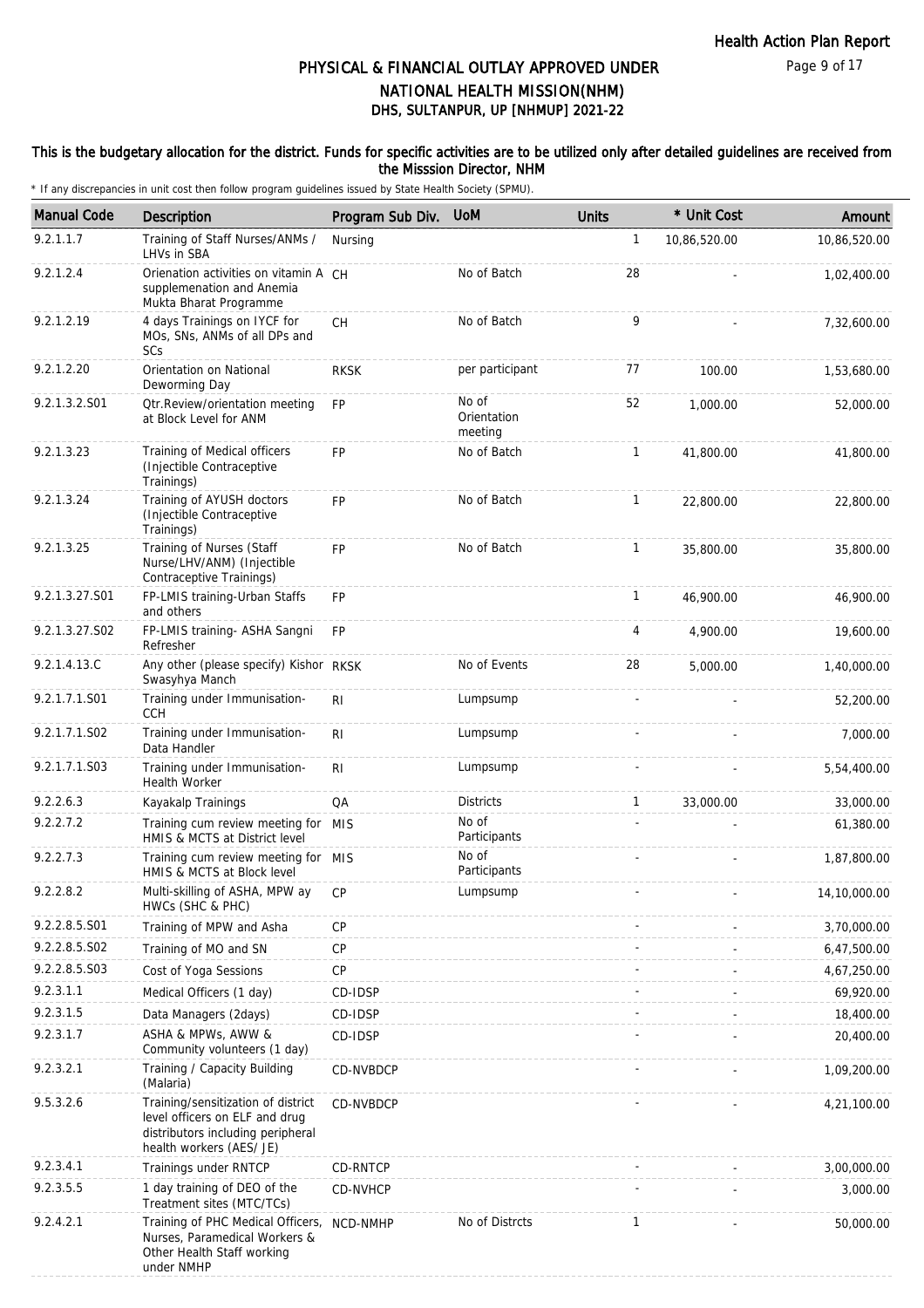Page 10 of 17

## DHS, SULTANPUR, UP [NHMUP] 2021-22 PHYSICAL & FINANCIAL OUTLAY APPROVED UNDER NATIONAL HEALTH MISSION(NHM)

#### This is the budgetary allocation for the district. Funds for specific activities are to be utilized only after detailed guidelines are received from the Misssion Director, NHM

| <b>Manual Code</b> | Description                                                                                                    | Program Sub Div.  | <b>UoM</b>         | <b>Units</b> | * Unit Cost | Amount       |
|--------------------|----------------------------------------------------------------------------------------------------------------|-------------------|--------------------|--------------|-------------|--------------|
| 9.2.4.3.1          | Training of doctors and staff at<br>DH Level under NPHCE                                                       | <b>NCD-NPHCE</b>  |                    | 1            |             | 40,000.00    |
| 9.2.4.4.1          | Trainings for District Tobacco<br><b>Control Centre</b>                                                        | NCD-NTCP          |                    | 1            |             | 1,00,000.00  |
| 9.2.4.5.2          | District NCD Cell                                                                                              | NCD-NPCDCS        |                    | $\mathbf{1}$ |             | 2,00,000.00  |
| 9.2.4.9            | Trainings of Medical Officers,<br>Health Workers and Programme<br>officers under NPCCHH                        | NCD-NPCCHH        |                    | 1            |             | 70,000.00    |
| 9.5.29.13.S04.02   | Scaling up Nurse Mentoring<br>Program Honorarium                                                               | Nursing           |                    | $\mathbf{1}$ |             | 7,80,000.00  |
| 9.5.29.13.S04.03   | Scaling up Nurse Mentoring<br>Program Yearly TA DA                                                             | Nursing           |                    | $\mathbf{1}$ |             | 39,000.00    |
| 9.5.29.13.S04.04   | Scaling up Nurse Mentoring<br>Program Register                                                                 | Nursing           |                    | 1            |             | 3,250.00     |
| 9.2.3.6.1          | Trainings of Medical Officers and CD-NRCP<br>Health Workers under NRCP                                         |                   |                    |              |             | 72,450.00    |
| 10.1.1.S01         | Community Base Maternal death MH<br>Review                                                                     |                   | No of CBMDR        | 145          |             | 87,000.00    |
| 10.1.1.S02         | Incentive for Ist Responder<br>Maternal Death                                                                  | MH                | No of<br>Responder | 44           |             | 44,000.00    |
| 10.1.2             | Child Death Review                                                                                             | CН                | No of Distrcts     | $\mathbf{1}$ |             | 10,18,650.00 |
| 10.2.4             | Microfilaria Survey - Lymphatic<br>Filariasis                                                                  | CD-NVBDCP         |                    |              |             | 50,000.00    |
| 10.2.5             | Monitoring & Evaluation (Post<br>MDA assessment by medical<br>colleges (Govt. & private)/ICMR<br>institutions) | CD-NVBDCP         |                    |              |             | 15,000.00    |
| 11.1.2.4.S01       | Celebration of New Born Care<br>Week                                                                           | <b>IEC</b>        | No of Distrcts     |              | 25,000.00   | 25,000.00    |
| 11.1.2.4.S02       | Celebration of Breastfeeding<br>Week                                                                           | <b>IEC</b>        |                    |              | 40,000.00   | 40,000.00    |
| 11.2.1.1           | Media Mix of Mid Media/ Mass<br>Media                                                                          | <b>IEC</b>        |                    | 14           |             | 75,000.00    |
| 11.1.3.1           | Media Mix of Mid Media/ Mass<br>Media                                                                          | <b>IEC</b>        |                    |              |             | 39,000.00    |
| 11.1.3.3           | IEC & promotional activities for<br>World Population Day<br>celebration                                        | <b>FP</b>         | No of Events       | 14           |             | 1,97,000.00  |
| 11.1.3.4           | IEC & promotional activities for<br>Vasectomy Fortnight celebration                                            | FP                | No of Events       | 14           |             | 1,37,000.00  |
| 11.1.3.6           | Any Other IEC/BCC activities FP                                                                                | <b>IEC</b>        |                    |              |             | 22,025.00    |
| 11.1.5.2           | Any other IEC/BCC activities<br>(Wall Painting, Banner & Poster)                                               | R <sub>l</sub>    | Lumpsump           |              |             | 1,91,880.00  |
| 11.1.6.1.S01       | Creating awareness on declining FP<br>sex ratio issue (PNDT)- Block<br>Level                                   |                   | No of Events       | 13           | 10,000.00   | 1,30,000.00  |
| 11.1.6.1.S02       | Creating awareness on declining FP<br>sex ratio issue (PNDT)- District<br>Level                                |                   | No of Events       | $\mathbf{1}$ | 25,000.00   | 25,000.00    |
| 11.1.7.1           | Health Education & Publicity for<br><b>NIDDCP</b>                                                              | NCD -NIDDCP       | <b>Districts</b>   |              |             | 13,000.00    |
| 11.10.1.S04        | <b>VBD Promotional Activities</b>                                                                              | <b>BLOOD CELL</b> |                    |              |             | 15,000.00    |
| 11.2.4             | IEC activities for Health &<br>Wellness centre (H&WC)                                                          | CP                |                    |              |             | 53,75,000.00 |
| 11.3.4             | IEC/BCC under NRCP: Rabies<br>Awareness and DO'S and Don'ts<br>in the event of Animal Bites                    | CD-NRCP           |                    |              |             | 4,15,800.00  |
| 11.3.6             | <b>IEC/BCC under NVHCP</b>                                                                                     | CD-NVHCP          |                    |              |             | 20,000.00    |
| 11.4.6             | IEC/BCC under NOHP                                                                                             | NCD-NPCDCS        |                    | 1            |             | 5,00,000.00  |
| 11.4.7             | IEC on Climate Sensitive<br>Diseases at Block, District and                                                    | NCD-NPCCHH        |                    | 1            |             | 1,00,000.00  |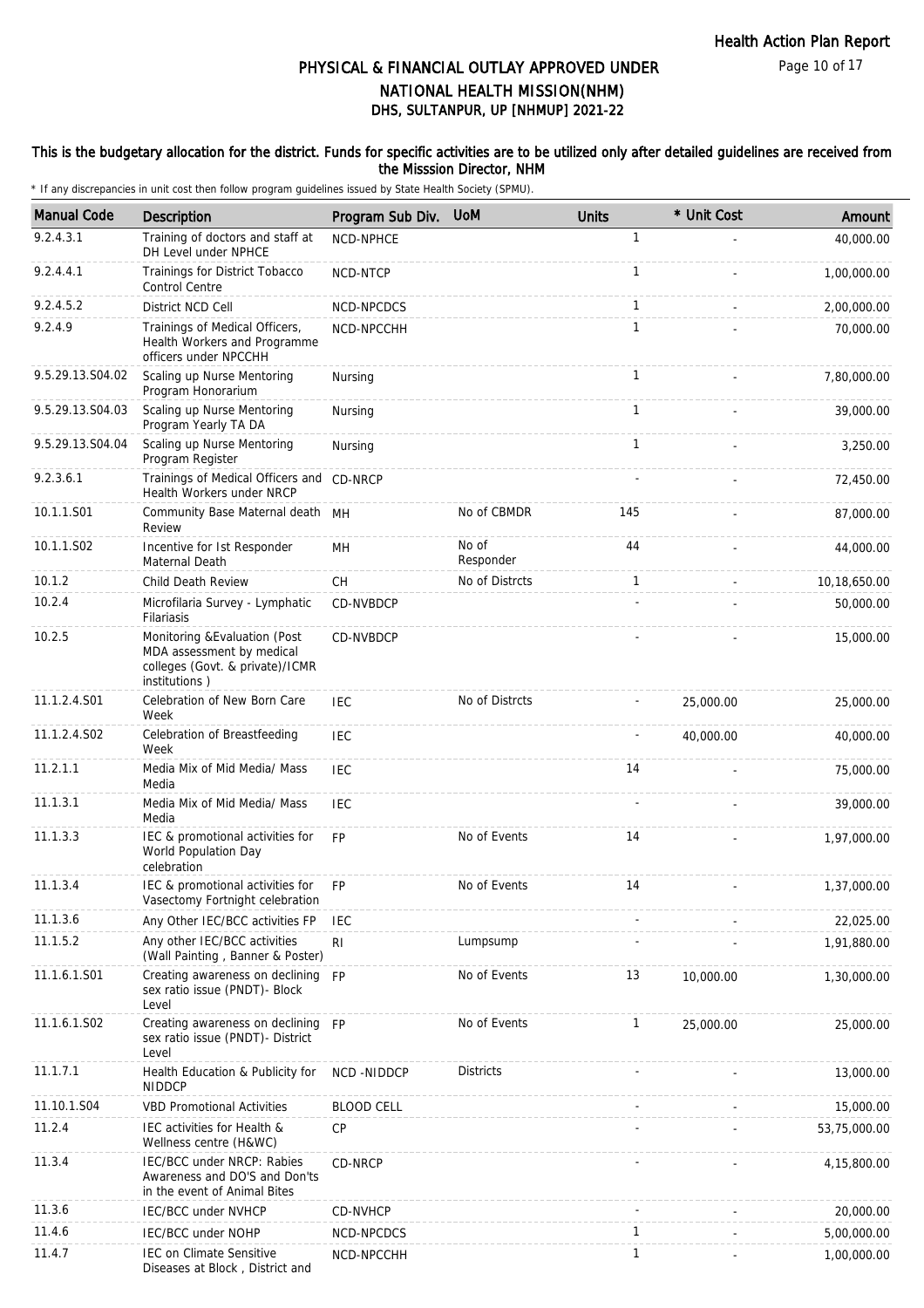#### This is the budgetary allocation for the district. Funds for specific activities are to be utilized only after detailed guidelines are received from the Misssion Director, NHM

| <b>Manual Code</b> | <b>Description</b>                                                                                                                                         | Program Sub Div. | <b>UoM</b>                  | <b>Units</b> | * Unit Cost | Amount         |
|--------------------|------------------------------------------------------------------------------------------------------------------------------------------------------------|------------------|-----------------------------|--------------|-------------|----------------|
|                    | State level - Air pollution, Heat<br>and other relevant Climate<br>Sensitive diseases                                                                      |                  |                             |              |             |                |
| 11.2.7.4           | Places covered with hoardings/<br>bill boards/ signage etc.                                                                                                | <b>IEC</b>       |                             |              | 4,500.00    | 7,02,000.00    |
| 11.2.7.5           | Usage of Folk media such as<br>Nukkad Natak/ mobile audio<br>visual services/ local radio etc.                                                             | <b>IEC</b>       |                             |              |             | 2,34,000.00    |
| 11.2.7.7           | State-level IEC Campaigns/Other IEC<br><b>IEC Campaigns</b>                                                                                                |                  |                             |              |             | 2,95,000.00    |
| 11.3.1.1           | <b>IEC/BCC</b> for Malaria                                                                                                                                 | CD-NVBDCP        |                             |              |             | 35,000.00      |
| 11.3.1.2           | IEC/BCC for Social mobilization<br>(Dengue and Chikungunya)                                                                                                | CD-NVBDCP        |                             |              |             | 20,000.00      |
| 11.3.1.3           | IEC/BCC specific to J.E. in<br>endemic areas                                                                                                               | CD-NVBDCP        |                             |              |             | 50,000.00      |
| 11.3.1.4           | Specific IEC/BCC for Lymphatic<br><b>Filariasis</b>                                                                                                        | CD-NVBDCP        |                             |              |             | 4,25,840.00    |
| 11.3.1.5           | IEC/BCC/Advocacy for Kala-azar                                                                                                                             | CD-NVBDCP        |                             |              |             | 40,000.00      |
| 11.3.2.1           | IEC/BCC: Mass media, Outdoor<br>media, Rural media, Advocacy<br>media for NLEP                                                                             | CD-NLEP          |                             |              |             | 98,000.00      |
| 11.3.3.1           | ACSM (State & district)                                                                                                                                    | CD-RNTCP         |                             |              |             | 1,40,000.00    |
| 11.3.3.2           | TB Harega Desh Jeetega<br>Compaign                                                                                                                         | CD-RNTCP         |                             |              |             | 10,000.00      |
| 11.4.2.1           | Translation of IEC material and<br>distribution                                                                                                            | NCD-NMHP         | No of Distrcts              | $\mathbf{1}$ |             | 4,00,000.00    |
| 11.4.3.2           | Celebration of days-ie<br>International Day for older<br>persons                                                                                           | NCD-NPHCE        |                             | $\mathbf{1}$ |             | 2,00,000.00    |
| 11.4.4.1           | <b>IEC/SBCC for NTCP</b>                                                                                                                                   | NCD-NTCP         |                             | $\mathbf{1}$ |             | 7,00,000.00    |
| 11.4.5.2           | IEC/BCC for District NCD Cell                                                                                                                              | NCD-NPCDCS       | No of Distrcts              | $\mathbf{1}$ |             | 3,00,000.00    |
| 11.4.5.3           | IEC/BCC activities for Universal<br>Screening of NCDs                                                                                                      | NCD-NPCDCS       | No of Sub<br>Centre         | $\mathbf{1}$ |             | 11,60,000.00   |
| 11.2.7.2           | <b>Targeting Naturally Occurring</b><br>Gathering of People/ Health Mela                                                                                   | <b>IEC</b>       |                             |              |             | 5,91,000.00    |
| 11.4.10.1          | <b>IEC for DH</b>                                                                                                                                          | NCD-NPCDCS       |                             | 1            |             | 1,00,000.00    |
| 12.1.1.1           | Printing of MDR formats                                                                                                                                    | MН               | No of format                | 160          |             | 4,800.00       |
| 12.1.1.2           | Printing of MCP cards, safe<br>motherhood booklets etc.                                                                                                    | MH               | No of MCP<br>card           | 83300        |             | 14, 16, 100.00 |
| 12.1.1.3           | Printing of labor room registers<br>and casesheets/ LaQshya related<br>printing                                                                            | MH               | No of Case<br>sheet         | 45300        |             | 4,53,000.00    |
| 12.1.1.4           | Printing cost for MAA<br>programme                                                                                                                         | CH               | No of Distrcts              | $\mathbf{1}$ |             | 30,888.00      |
| 12.1.1.5           | Any other (Printing of CAC<br>Format)                                                                                                                      | <b>FP</b>        | No of format                | 250          |             | 37,500.00      |
| 12.1.2.4           | Printing of Child Death Review<br>formats                                                                                                                  | CH               | No of format                | 91785        |             | 45,893.00      |
| 12.1.2.5           | Printing of compliance cards and CH<br>reporting formats for National<br>Iron Plus Initiative-for 6-59<br>months age group and for 5-10<br>years age group |                  | No of Register<br>/ Formats | 1            |             | 33,462.00      |
| 12.1.2.6           | Printing of IEC materials and<br>reporting formats etc. for<br>National Deworming Day                                                                      | <b>RKSK</b>      |                             | 12064        |             | 3,32,395.00    |
| 12.1.2.7           | Printing of IEC Materials and<br>monitoring formats for IDCF                                                                                               | <b>CH</b>        | No of Distrcts              | $\mathbf{1}$ |             | 1,18,000.00    |
| 12.1.2.10          | Printing (SNCU data<br>management)                                                                                                                         | CH               | No of Units                 | $\mathbf{1}$ |             | 1,00,000.00    |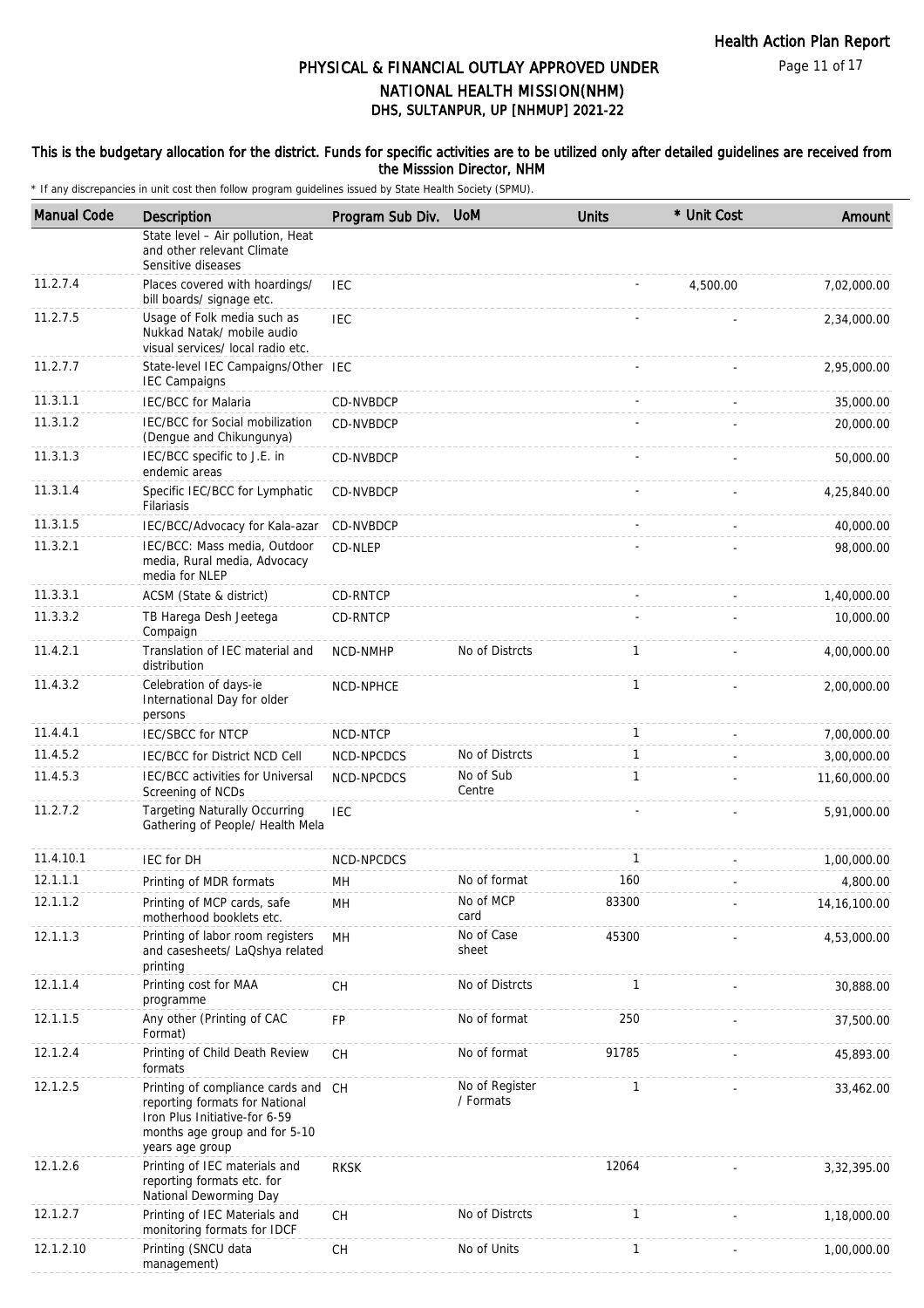#### This is the budgetary allocation for the district. Funds for specific activities are to be utilized only after detailed guidelines are received from the Misssion Director, NHM

| <b>Manual Code</b> | <b>Description</b>                                                                          | Program Sub Div. | <b>UoM</b>                    | <b>Units</b> | * Unit Cost | Amount       |
|--------------------|---------------------------------------------------------------------------------------------|------------------|-------------------------------|--------------|-------------|--------------|
| 12.1.2.11          | Printing of HBNC referral cards<br>and other formats                                        | <b>CH</b>        | No of format                  | 529360       |             | 2,64,680.00  |
| 12.1.3.3           | Printing of FP Manuals,<br>Guidelines, etc.                                                 | FP               | Lumpsump                      | 1            |             | 2,02,435.00  |
| 12.1.6.1           | Printing and dissemination of<br>Immunization cards, tally sheets,<br>monitoring forms etc. | R <sub>1</sub>   | No of<br><b>Benificieries</b> | 86742        |             | 8,67,420.00  |
| 12.3.4             | Printing for formats/registers<br>under NVHCP                                               | CD-NVHCP         |                               |              |             | 5,500.00     |
| 12.3.5.1           | Printing of form P,L, S under<br>IDSP progrm                                                | CD-IDSP          |                               |              |             | 50,128.00    |
| 12.3.6             | Printing fo formats for<br>monitoring and surrveilence<br><b>NRCP</b>                       | CD-NRCP          |                               |              |             | 99,135.00    |
| 12.2.8.S02         | Printing of Sub Centre and<br><b>VHSNC Register</b>                                         | <b>CP</b>        |                               |              |             | 2,07,840.00  |
| 12.2.2.1           | Printing of ASHA diary                                                                      | <b>CP</b>        | No of ASHA &<br>AF            |              |             | 4,90,000.00  |
| 12.2.2.2           | Printing of ASHA Modules and<br>formats                                                     | <b>CP</b>        | Lumpsump                      |              |             | 1,00,700.00  |
| 12.2.2.3           | Printing of CBAC format                                                                     | CP               |                               |              |             | 22,37,720.00 |
| 12.2.3.1           | Printing of cards for screening of BLOOD CELL<br>children for hemoglobinopathies            |                  | Lumpsump                      |              |             | 25,000.00    |
| 12.2.4.1           | Printing of HMIS Formats                                                                    | <b>MIS</b>       | Lumpsump                      |              |             | 61,278.00    |
| 12.2.4.3           | Printing of MCTS follow-up<br>formats/ services due list/ work<br>plan                      | <b>MIS</b>       | No of ASHA                    | 2556         |             | 92,012.00    |
| 12.2.5.1           | Printing Activites for Ayushman<br>Bharat H&WC                                              | <b>CP</b>        | No.of Register                |              |             | 21,150.00    |
| 12.3.1.1           | Printing of forms/registers for<br>Lymphatic Filariasis                                     | CD-NVBDCP        |                               |              |             | 2,32,236.00  |
| 12.3.1.3           | Printing of recording and<br>reporting forms/registers for<br>Malaria                       | CD-NVBDCP        |                               |              |             | 25,000.00    |
| 12.3.2.1           | Printing works                                                                              | CD-NLEP          |                               |              |             | 25,000.00    |
| 12.3.3.1           | Printing (ACSM)                                                                             | CD-RNTCP         |                               |              |             | 3,30,000.00  |
| 12.3.3.2           | Printing                                                                                    | CD-RNTCP         |                               |              |             | 2,60,000.00  |
| 12.4.4.1           | Printing of Challan Books under<br><b>NTCP</b>                                              | NCD-NTCP         |                               | $\mathbf{1}$ |             | 21,000.00    |
| 12.4.5.1           | Patient referral cards at PHC<br>Level                                                      | NCD-NPCDCS       | No of PHC                     | 1            |             | 1,42,500.00  |
| 12.4.5.2           | Patient referral cards at Sub-<br>centre level                                              | NCD-NPCDCS       |                               |              |             | 6,12,500.00  |
| 13.2.1             | Assessments                                                                                 | QA               | No of Units                   |              | 8,000.00    | 16,000.00    |
| 13.2.2             | Kayakalp Awards                                                                             | QA               |                               | 10           |             | 9,75,000.00  |
| 13.2.5             | Swachh Swasth Sarvatra                                                                      | QA               |                               | $\mathbf{1}$ |             | 5,00,000.00  |
| 14.1.1.3.S03       | District Logistic Manager                                                                   | FP               |                               | $\mathbf{1}$ |             | 4,63,050.00  |
| 14.2.3.S02         | Implementation of FP-LMIS<br>District-Transportation Cost                                   | FP               | Yearly                        | $\mathbf{1}$ | 74,973.00   | 74,973.00    |
| 14.2.4.1           | Alternative vaccine delivery in<br>hard to reach areas                                      | R <sub>l</sub>   | No of Session                 | 5628         | 200.00      | 11,25,600.00 |
| 14.2.5             | Alternative Vaccine Delivery in<br>other areas                                              | R <sub>1</sub>   | No of Session                 | 23136        | 90.00       | 20,82,240.00 |
| 14.2.6             | POL for vaccine delivery from<br>State to district and from district<br>to PHC/CHCs         | R <sub>1</sub>   | <b>Districts</b>              | $\mathbf{1}$ | 2,00,000.00 | 2,00,000.00  |
| 14.2.7             | Cold chain maintenance                                                                      | RI               | No of Points                  |              |             | 37,000.00    |
| 14.2.11            | Vehicle Hiring (NTEP)                                                                       | CD-RNTCP         |                               |              |             | 1,12,000.00  |
| 14.2.13            | Sample transportation cost                                                                  | CD-NVHCP         |                               |              |             | 12,000.00    |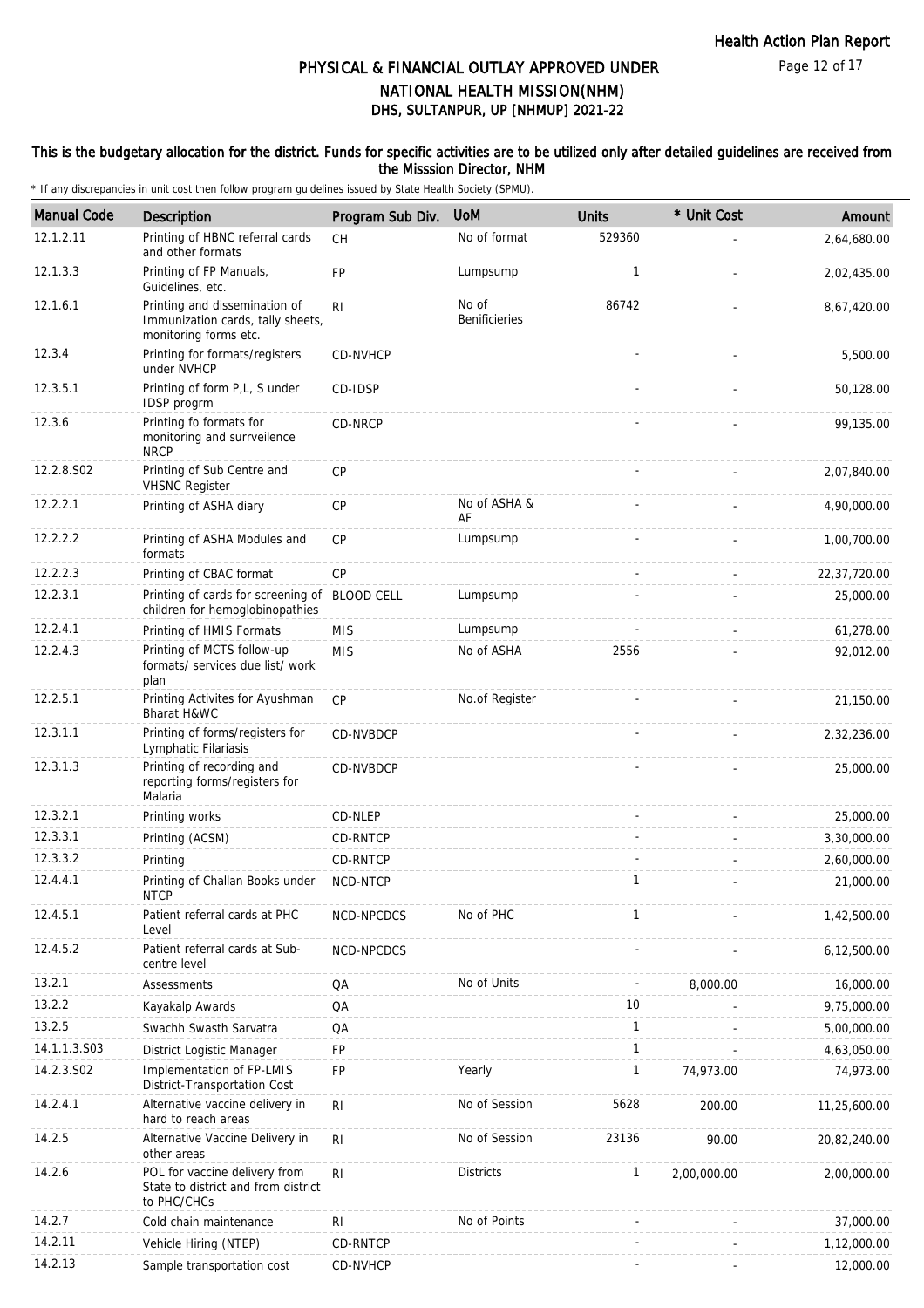Page 13 of 17

## DHS, SULTANPUR, UP [NHMUP] 2021-22 PHYSICAL & FINANCIAL OUTLAY APPROVED UNDER NATIONAL HEALTH MISSION(NHM)

#### This is the budgetary allocation for the district. Funds for specific activities are to be utilized only after detailed guidelines are received from the Misssion Director, NHM

| <b>Manual Code</b> | Description                                                                                                                        | Program Sub Div. | <b>UoM</b>                              | <b>Units</b> | * Unit Cost | Amount       |
|--------------------|------------------------------------------------------------------------------------------------------------------------------------|------------------|-----------------------------------------|--------------|-------------|--------------|
|                    | under NVHCP                                                                                                                        |                  |                                         |              |             |              |
| 14.2.14.S01        | Other Oprational Cost for State,<br>Regional and District Drug Ware<br>Houses                                                      | R <sub>l</sub>   |                                         |              |             | 11,90,148.00 |
| 15.4.2             | Reimbursement for cataract<br>operation for NGO and Private<br>Practitioners                                                       | NCD-NPCB         | No of Cases                             |              |             | 7,10,800.00  |
| 15.3.3.3           | Private Provider Incentive                                                                                                         | CD-RNTCP         |                                         |              |             | 4,58,720.00  |
| 15.3.1.2           | Inter-sectoral convergence                                                                                                         | CD-NVBDCP        |                                         |              |             | 7,000.00     |
| 16.1.1.1.1         | State                                                                                                                              | PM               |                                         | 38           |             | 11,400.00    |
| 16.1.1.4           | Prepare detailed operational plan RBSK<br>for RBSK across districts<br>(including cost of plan)                                    |                  | No of Block                             | 13           | 500.00      | 6,500.00     |
| 16.1.1.6           | To develop micro plan at sub-<br>centre level                                                                                      | R <sub>l</sub>   | No of Sub<br>Centre                     | 253          | 100.00      | 25,300.00    |
| 16.1.1.7           | For consolidation of micro plans<br>at block level                                                                                 | RI.              | No of Block                             | 18           | 1,000.00    | 18,000.00    |
| 16.1.2.1.6         | Review meetings/ workshops<br>under RKSK                                                                                           | <b>RKSK</b>      |                                         | 2            |             | 16,000.00    |
| 16.1.2.1.7         | RBSK Convergence/Monitoring<br>meetings                                                                                            | <b>RBSK</b>      | No of<br>Meetings                       | 3            | 500.00      | 19,500.00    |
| 16.1.2.1.14        | Quarterly review meetings<br>exclusive for RI at district level<br>with Block MOs, CDPO, and<br>other stake holders                | R <sub>l</sub>   | No. of<br>Participants                  | 320          |             | 32,000.00    |
| 16.1.2.1.15        | Quarterly review meetings<br>exclusive for RI at block level                                                                       | R <sub>l</sub>   | Lumpsump                                |              |             | 60,000.00    |
| 16.1.2.1.16        | <b>IDSP Meetings</b>                                                                                                               | CD-IDSP          |                                         |              |             | 6,000.00     |
| 16.1.2.1.17        | State Task Force, State<br><b>Technical Advisory Committee</b><br>meeting, District coordination<br>meeting (Lymphatic Filariasis) | CD-NVBDCP        |                                         |              |             | 60,000.00    |
| 16.1.2.1.22        | Monthly meeting with the<br>hospital staff                                                                                         | NCD-NTCP         |                                         | $\mathbf{1}$ |             | 48,000.00    |
| 16.1.2.1.24        | Sensitization workshop/ Meeting<br>of the State Program Officers<br>and District level Health Officers                             | NCD-NPCCHH       |                                         | $\mathbf{1}$ |             | 25,000.00    |
| 16.1.2.1.28.S01    | District Level MDR Review<br>Meeting                                                                                               | MН               | No of District<br>level MDR<br>meetings | 6            |             | 18,000.00    |
| 16.1.2.2.3         | State/ District Quality Assurance<br>Unit (Monitoring & Supervision)                                                               | QA               |                                         |              |             | 3,60,000.00  |
| 16.1.2.2.8         | Monitoring & Supervision<br>(Lymphatic Filariasis)                                                                                 | CD-NVBDCP        |                                         |              |             | 60,000.00    |
| 16.1.2.2.9         | Monitoring & Evaluation (Kala<br>Azar)                                                                                             | CD-NVBDCP        |                                         |              |             | 10,000.00    |
| 16.1.2.2.12        | District NCD Cell                                                                                                                  | NCD-NPCDCS       |                                         | $\mathbf{1}$ |             | 2,00,000.00  |
| 16.1.2.2.13        | Supervision and Monitoring                                                                                                         | CD-RNTCP         |                                         |              |             | 5,00,000.00  |
| 16.1.2.2.16        | Monitoring and Surveillance<br>(review meetings, Travel) under<br><b>NRCP</b>                                                      | CD-NRCP          |                                         |              |             | 50,000.00    |
| 16.1.2.S01         | Operational Cost and Mobilty<br>Support for District FPLMIS<br>Managers                                                            | <b>FP</b>        | <b>Districts</b>                        | 1            |             | 1,20,000.00  |
| 16.1.3.1.1         | Mobility Support for SPMU/State                                                                                                    | ME               |                                         |              |             | 54,000.00    |
| 16.1.3.1.9         | Mobility support for Rapid<br>Response Team                                                                                        | CD-NVBDCP        |                                         |              |             | 1,01,250.00  |
| 16.1.3.1.13        | Vehicle Operation (POL) (NTEP)                                                                                                     | CD-RNTCP         |                                         |              |             | 9,65,000.00  |
| 16.1.3.1.14        | Vehicle hiring (NTEP)                                                                                                              | CD-RNTCP         |                                         |              |             | 5,94,000.00  |
| 16.1.3.1.18.2      | Hiring of Operational Vehicle                                                                                                      | NCD-NTCP         |                                         | 1            |             | 4,80,000.00  |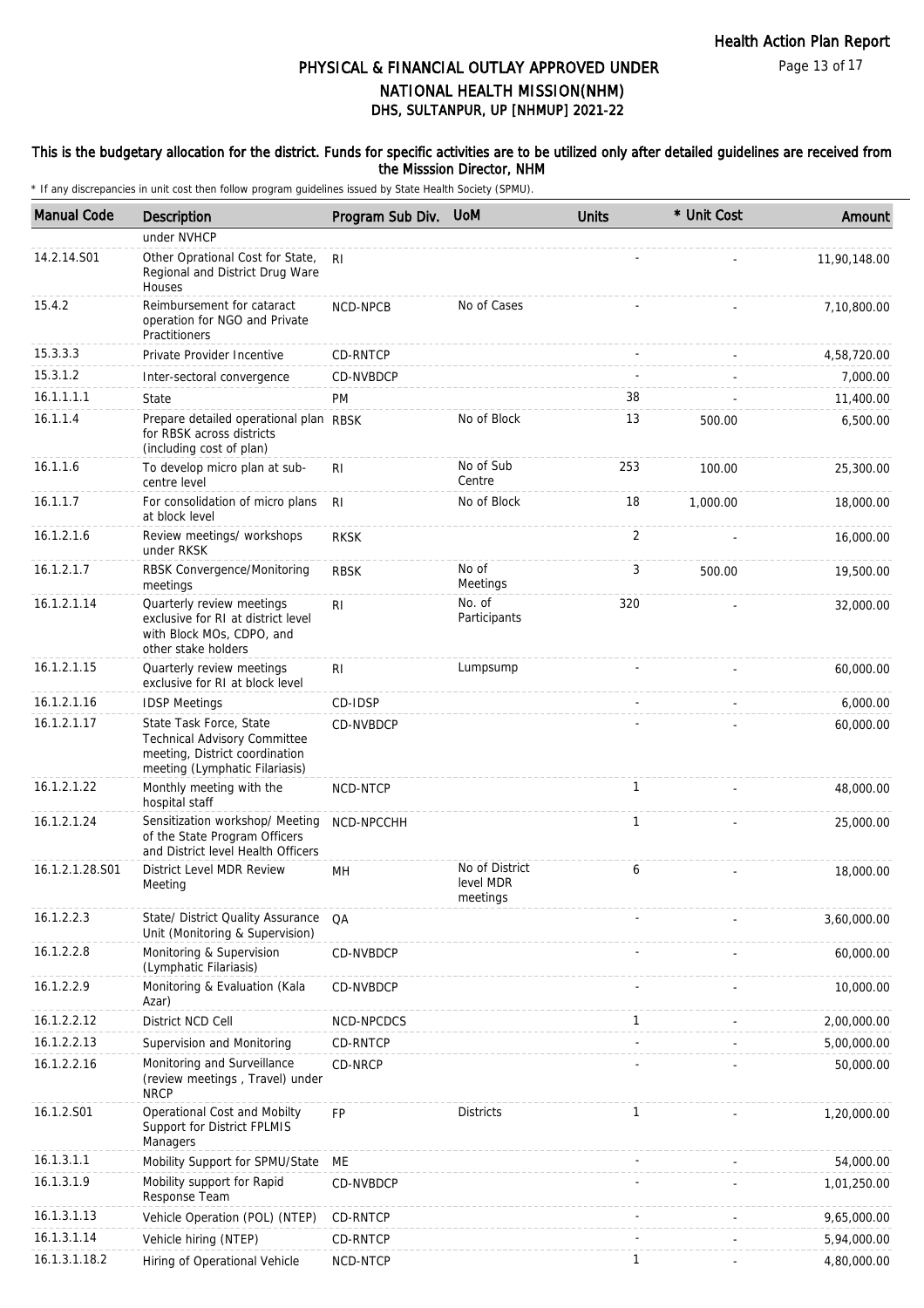Page 14 of 17

## DHS, SULTANPUR, UP [NHMUP] 2021-22 PHYSICAL & FINANCIAL OUTLAY APPROVED UNDER NATIONAL HEALTH MISSION(NHM)

#### This is the budgetary allocation for the district. Funds for specific activities are to be utilized only after detailed guidelines are received from the Misssion Director, NHM

| <b>Manual Code</b> | Description                                                                                                                                           | Program Sub Div. | <b>UoM</b>                                                      | <b>Units</b> | * Unit Cost | Amount       |
|--------------------|-------------------------------------------------------------------------------------------------------------------------------------------------------|------------------|-----------------------------------------------------------------|--------------|-------------|--------------|
|                    | under NTCP                                                                                                                                            |                  |                                                                 |              |             |              |
| 16.1.3.3.1         | PM activities for World<br>Population Day' celebration<br>(Only mobility cost): funds<br>earmarked for district level<br>activities                   | <b>FP</b>        | No of Events                                                    | $\mathbf{1}$ | 20,000.00   | 20,000.00    |
| 16.1.3.3.2         | PM activities for Vasectomy<br>Fortnight celebration (Only<br>mobility cost): funds earmarked<br>for district level activities                        | <b>FP</b>        | No of Events                                                    | 1            | 5,000.00    | 5,000.00     |
| 16.1.3.3.3.S01     | Mobility Support for District -<br>M&E                                                                                                                | МE               | 02 Taxis hired<br>at Dist. for SS<br>@33000/Vehic<br>le         | 24           | 33,000.00   | 7,92,000.00  |
| 16.1.3.3.3.S03     | Mobilty Support for CHO TA/DA                                                                                                                         | <b>CP</b>        | No. of CHO                                                      |              | 500.00      | 7,27,500.00  |
| 16.1.3.3.5         | Mobility Costs for ASHA<br>Resource Centre/ASHA<br>Mentoring Group (Kindly Specify)                                                                   | <b>CP</b>        |                                                                 |              |             | 10,000.00    |
| 16.1.3.3.7         | Mobility Support for supervision<br>for district level officers.                                                                                      | R <sub>l</sub>   | No of Distrcts                                                  |              |             | 2,50,000.00  |
| 16.1.3.3.8         | MOBILITY: Travel Cost, POL,<br>etc. during outbreak<br>investigations and field visits for<br>monitoring programme activities<br>at DSU on need basis | CD-IDSP          |                                                                 |              |             | 2,70,000.00  |
| 16.1.3.3.9         | Monitoring, Evaluation &<br>Supervision & Epidemic<br>Preparedness (Only Mobility<br>Expenses)                                                        |                  |                                                                 |              |             | 1,98,000.00  |
| 16.1.3.3.10        | Travel expenses - Contractual<br>Staff at District level                                                                                              | CD-NLEP          |                                                                 |              |             | 25,000.00    |
| 16.1.3.3.11        | Mobility Support: District Cell                                                                                                                       | CD-NLEP          |                                                                 |              |             | 1,50,000.00  |
| 16.1.3.3.13        | Miscellaneous/ Travel                                                                                                                                 | NCD-NMHP         |                                                                 | $\mathbf{1}$ |             | 5,00,000.00  |
| 16.1.3.3.14        | <b>Enforcement Squads</b>                                                                                                                             | NCD-NTCP         |                                                                 | $\mathbf{1}$ |             | 10,000.00    |
| 16.1.3.3.16        | District NCD Cell (TA, DA, POL)                                                                                                                       | NCD-NPCDCS       |                                                                 | 1            |             | 2,00,000.00  |
| 16.1.3.3.17.S01    | Mission Parivar Vikas Campaign                                                                                                                        | FP               | No of<br>Campaign                                               | 28           | 1,000.00    | 28,000.00    |
| 16.1.3.3.17.S04    | Mobility Support for District<br>Maternal Health Consultant                                                                                           | MН               | No fo<br>Mentoring &<br>Support visit                           | 12           |             | 1,20,000.00  |
| 16.1.3.4.1         | PM activities for World<br>Population Day' celebration<br>(Only mobility cost): funds<br>earmarked for block level<br>activities                      | <b>FP</b>        | No of Events                                                    | 13           | 1,000.00    | 13,000.00    |
| 16.1.3.4.2         | PM activities for Vasectomy<br>Fortnight celebration (Only<br>mobility cost): funds earmarked<br>for block level activities                           | <b>FP</b>        | No of Events                                                    | 13           | 1,000.00    | 13,000.00    |
| 16.1.3.4.3.S01     | Mobility for Supportive<br>Supervision At Block Level-M&E                                                                                             | ME               | 01 Taxi hired<br>at Block level<br>for SS<br>@33000/Vehic<br>le |              | 33,000.00   | 51,48,000.00 |
| 16.1.3.4.3.S02     | Mobility Support &<br>Commnication cost for BCPM                                                                                                      | <b>CP</b>        | No. of BCPM                                                     |              | 5,100.00    | 7,95,600.00  |
| 16.1.3.4.5.S01     | Communication Cost for HWC<br>Staff                                                                                                                   | <b>CP</b>        |                                                                 |              |             | 6,06,250.00  |
| 16.1.4.1.1         | JSY Administrative Expenses                                                                                                                           | MH               | As per<br><b>Deliveries</b><br>Load                             |              |             | 27,50,560.00 |
| 16.1.4.1.5         | Office expenses on telephone,<br>fax, Broadband Expenses &                                                                                            | CD-IDSP          |                                                                 |              |             | 1,77,000.00  |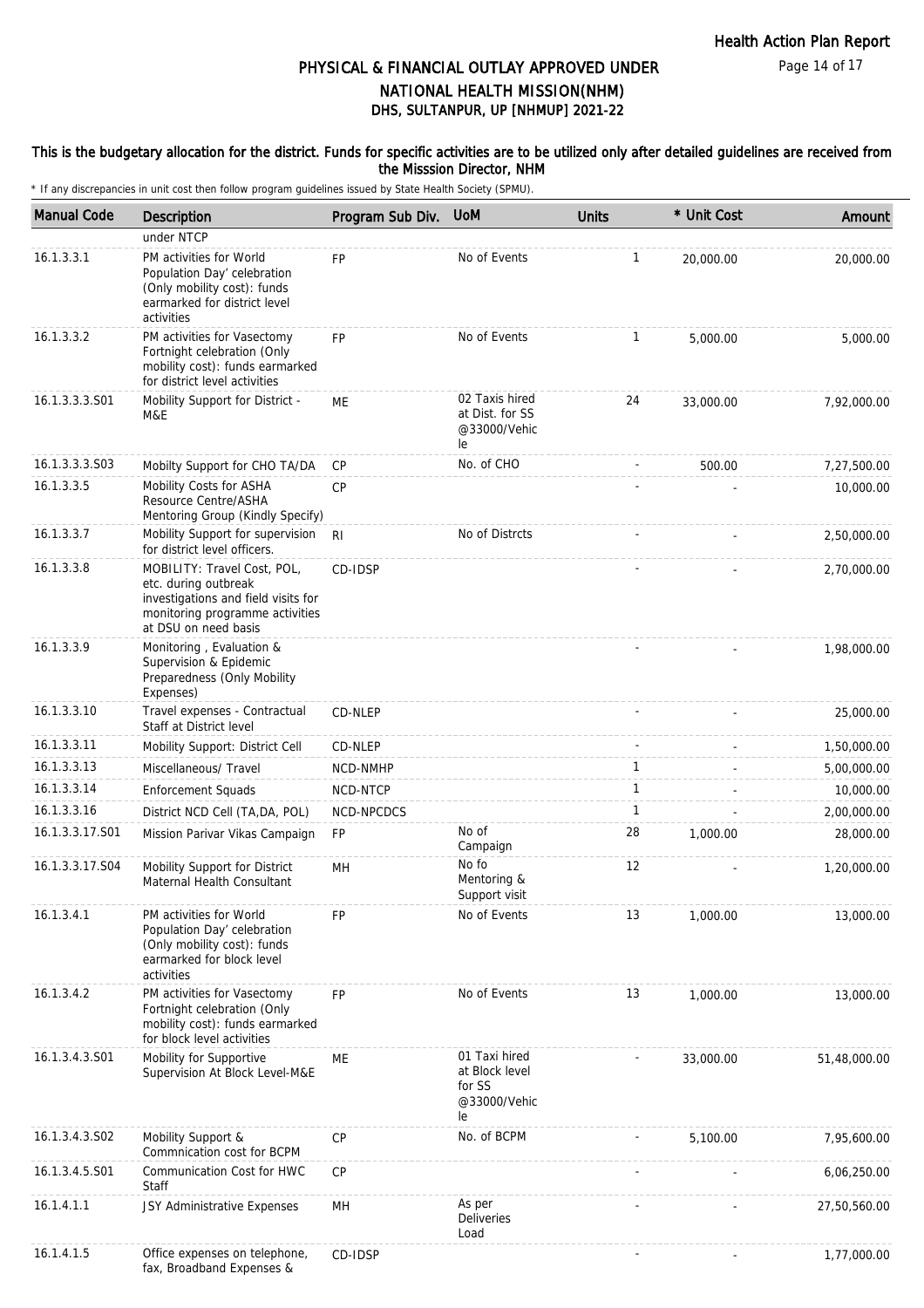#### This is the budgetary allocation for the district. Funds for specific activities are to be utilized only after detailed guidelines are received from the Misssion Director, NHM

| <b>Manual Code</b> | Description                                                                                       | Program Sub Div. | <b>UoM</b>                           | <b>Units</b> | * Unit Cost | Amount       |
|--------------------|---------------------------------------------------------------------------------------------------|------------------|--------------------------------------|--------------|-------------|--------------|
|                    | <b>Other Miscellaneous</b>                                                                        |                  |                                      |              |             |              |
|                    | Expenditures                                                                                      |                  |                                      |              |             |              |
| 16.1.4.1.6         | contingency support                                                                               | CD-NVBDCP        |                                      |              |             | 50,000.00    |
| 16.1.4.1.10        | Office Operation (Miscellaneous)                                                                  | CD-RNTCP         |                                      |              |             | 3,32,500.00  |
| 16.1.4.1.11        | Tobacco Cessation Centre (TCC): NCD-NTCP<br>Office Expenses                                       |                  |                                      | $\mathbf{1}$ |             | 1,00,000.00  |
| 16.1.4.2.1         | District Quality Assurance Unit<br>(Operational cost)                                             | QA               |                                      |              |             | 4,92,000.00  |
| 16.1.4.2.4         | Office operation & Maintenance - CD-NLEP<br><b>District Cell</b>                                  |                  |                                      |              |             | 35,000.00    |
| 16.1.4.2.5         | District Cell - Consumables                                                                       | CD-NLEP          |                                      |              |             | 30,000.00    |
| 16.1.4.2.6         | Operational expenses of the<br>district centre : rent, telephone<br>expenses, website etc.        | NCD-NMHP         |                                      | 1            |             | 10,000.00    |
| 16.1.4.2.8         | District Tobacco Control Cell<br>(DTCC): Misc./Office Expenses                                    | NCD-NTCP         |                                      | $\mathbf{1}$ |             | 5,00,000.00  |
| 16.1.4.2.9         | District NCD Cell (Contingency)                                                                   | NCD-NPCDCS       |                                      | 1            |             | 1,00,000.00  |
| 16.1.4.3.1         | SNCU Data management<br>(excluding HR)                                                            | <b>CH</b>        | No of Units                          | $\mathbf{1}$ | 1,00,000.00 | 60,000.00    |
| 16.1.5.2.1         | Minor repairs and AMC of<br>IT/office equipment supplied<br>under IDSP                            | CD-IDSP          |                                      |              |             | 10,000.00    |
| 16.1.5.2.4         | Vehicle Operation (Maintenance)                                                                   | CD-RNTCP         |                                      |              |             | 27,000.00    |
| 16.1.5.3.1         | PM activities under Micronutrient RI<br>Supplementation Programme                                 |                  | Lumpsump                             |              |             | 2,96,000.00  |
| 16.1.5.3.3         | Concurrent Audit system                                                                           | <b>FD</b>        |                                      |              |             | 1,32,000.00  |
| 16.1.5.3.7         | Epidemic preparedness (Dengue<br>& Chikungunya)                                                   | CD-NVBDCP        |                                      |              |             | 35,000.00    |
| 16.1.5.3.16.S05    | DPMU Operational Cost                                                                             | <b>HR</b>        |                                      | $\mathbf{1}$ |             | 13,76,220.00 |
| 16.1.5.3.16.S06    | <b>BPMU Oprational Cost</b>                                                                       | <b>HR</b>        |                                      | 13           |             | 27,08,784.00 |
| 16.1.5.3.16.S09    | Oprational Cost for RBSK                                                                          | <b>RBSK</b>      | No of DEIC<br>Manager                | $\mathbf{1}$ | 10,000.00   | 10,000.00    |
| 16.1.5.3.16.S10    | Operational cost of RBSK-MHT                                                                      | <b>RBSK</b>      | No of Team                           | 26           | 14,000.00   | 3,64,000.00  |
| 16.1.5.3.16.S15    | Office & Administrative Expence<br>for State & District Rabies<br>Program                         | CD-NRCP          |                                      |              |             | 12,000.00    |
| 16.1.5.3.16.S18    | Office operational cost & other<br>office expences unedr NPCB                                     | NCD-NPCB         |                                      |              |             | 1,00,000.00  |
| 16.1.5.3.16.S22.   | Pol & Opex of DG set of Vaccine<br>Storage at District level & other<br>Cold Chain Point under RI | R <sub>l</sub>   | <b>Districts</b>                     |              | 1,20,000.00 | 1,20,000.00  |
| 16.1.5.3.16.S25    | Operational Cost for District<br>Maternal Health Consultant                                       | MH               | No of monthly<br>operational<br>cost |              |             | 1,20,000.00  |
| 16.2.1.S11         | Contigency District PCPNDT Cell                                                                   | FP               | No of<br>District/Month              | $\mathbf{1}$ | 5,000.00    | 5,000.00     |
| 16.2.2.S03         | District Level Mobility Support<br>for PNDT Team                                                  | FP               | No of Distrcts                       | $\mathbf{1}$ | 50,000.00   | 50,000.00    |
| 16.3.2.S01         | Mobility Support for HMIS &<br><b>MCTS Block Level</b>                                            | <b>MIS</b>       |                                      | 13           |             | 46,800.00    |
| 16.3.3.S01         | Operational cost for HMIS &<br>MCTS-AMC                                                           | <b>MIS</b>       |                                      |              |             | 1,27,600.00  |
| 16.3.3.S02         | Operational cost for HMIS &<br>MCTS-Internet                                                      | <b>MIS</b>       |                                      |              |             | 1,92,000.00  |
| 16.3.3.S03         | Operational cost for HMIS &<br>MCTS-Office Expenditure                                            | <b>MIS</b>       |                                      |              |             | 2,70,000.00  |
| 16.3.3.S04         | Operational cost for HMIS &<br>MCTS-Recurring Charges for<br><b>ANMOL Tablet</b>                  | <b>MIS</b>       |                                      | 267          |             | 9,61,200.00  |
| 16.4.2.1.1.S01     | District Programme Manager                                                                        | <b>HR</b>        |                                      | $\mathbf{1}$ |             | 6,61,632.00  |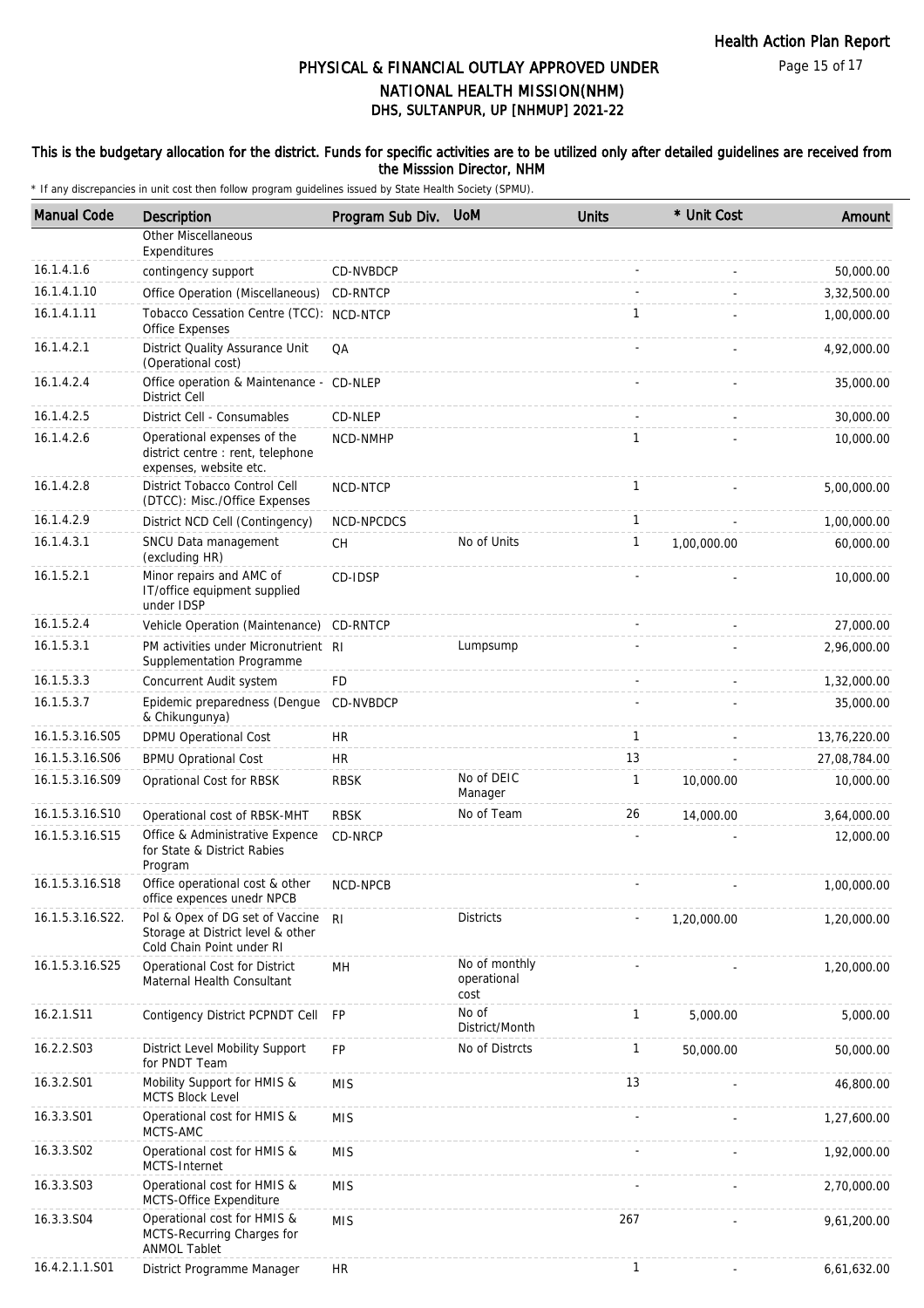Page 16 of 17

## DHS, SULTANPUR, UP [NHMUP] 2021-22 PHYSICAL & FINANCIAL OUTLAY APPROVED UNDER NATIONAL HEALTH MISSION(NHM)

#### This is the budgetary allocation for the district. Funds for specific activities are to be utilized only after detailed guidelines are received from the Misssion Director, NHM

| <b>Manual Code</b> | Description                                                              | Program Sub Div. | <b>UoM</b>                             | <b>Units</b>   | * Unit Cost              | Amount         |
|--------------------|--------------------------------------------------------------------------|------------------|----------------------------------------|----------------|--------------------------|----------------|
| 16.4.2.1.1.S02     | <b>District Community Process</b><br>Manager                             | <b>HR</b>        |                                        | $\mathbf{1}$   |                          | 5,38,488.00    |
| 16.4.2.1.1.S04     | District Accounts Manager                                                | <b>HR</b>        |                                        | $\mathbf{1}$   |                          | 5,38,488.00    |
| 16.4.2.1.1.S05     | District Data Cum Account<br>Assistant                                   | <b>HR</b>        |                                        | $\mathbf{1}$   |                          | 3,67,548.00    |
| 16.4.2.1.1.S06     | DEIC manager                                                             | <b>RBSK</b>      |                                        | $\mathbf{1}$   |                          | 5,79,888.00    |
| 16.4.2.1.1.S09     | Support Staff                                                            | <b>HR</b>        |                                        | $\mathbf{1}$   |                          | 2,00,775.00    |
| 16.4.2.1.2.S02     | District Consultant(MH)                                                  | MH               | No of District<br><b>Consultant MH</b> | $\mathbf{1}$   |                          | 5,29,200.00    |
| 16.4.2.1.2.S04     | District Hospital Quality Manager QA                                     |                  |                                        | 2              | ÷.                       | 10,73,500.00   |
| 16.4.2.1.2.S05     | <b>District Consultant Quality</b><br>Assurance                          | QA               |                                        | $\mathbf{1}$   |                          | 7,33,000.00    |
| 16.4.2.1.8.S01     | Programme cum Admin. Asst.                                               | QA               |                                        | $\mathbf{1}$   | $\overline{\phantom{a}}$ | 2,04,000.00    |
| 16.4.2.2.2.S01     | District Epidemiologist-CD-IDSP                                          | CD-IDSP          |                                        |                |                          | 8,78,644.00    |
| 16.4.2.2.4.S01     | Sr PMDT-TB HIV Coodinators                                               | <b>CD-RNTCP</b>  |                                        |                |                          | 4,68,846.00    |
| 16.4.2.2.4.S02     | PPM Coordinator-RNTCP                                                    | CD-RNTCP         |                                        |                |                          | 4,68,900.00    |
| 16.4.2.2.4.S03     | District Programme Coordinator-<br><b>RNTCP</b>                          | CD-RNTCP         |                                        |                |                          | 5,59,000.00    |
| 16.4.2.2.5.S01     | District Data Manager-CD-IDSP                                            | CD-IDSP          |                                        |                |                          | 3,91,822.00    |
| 16.4.2.2.6.S01     | Senior Treatment<br>Supervisor(STS)                                      | CD-RNTCP         |                                        |                |                          | 61,30,520.00   |
| 16.4.2.2.6.S03     | Senior TB Lab Supervisor(STLS)                                           | CD-RNTCP         |                                        |                |                          | 21,20,220.00   |
| 16.4.2.2.7.S01     | Accountant- Full time                                                    | CD-RNTCP         |                                        |                |                          | 45,825.00      |
| 16.4.2.2.10.S01    | Driver-CD-RNTCP                                                          | CD-RNTCP         |                                        |                |                          | 1,55,665.00    |
| 16.4.3.1.1.S01     | Block Programme Manager                                                  | <b>HR</b>        |                                        | 13             |                          | 50,92,605.00   |
| 16.4.3.1.1.S02     | <b>Block Account Manager</b>                                             | <b>HR</b>        |                                        | 13             |                          | 42,35,085.00   |
| 16.4.3.1.1.S03     | <b>Block Community Process</b><br>Manager                                | CP               |                                        |                |                          | 37,46,312.00   |
| 16.4.3.1.9.S03     | Data Entry Operator-HR                                                   | <b>HR</b>        |                                        | $\overline{2}$ |                          | 5,57,040.00    |
| 16.4.3.1.9.S04     | Data Entry Operator-MCTS OPR<br>820 MIS                                  | <b>MIS</b>       |                                        | 13             |                          | 34,27,632.00   |
| 16.4.3.1.9.S05     | Data Entry Operator-MIS<br>Outsource                                     | <b>MIS</b>       |                                        | 6826           |                          | 34,128.00      |
| 16.4.3.1.9.S07     | Data Entry Operator-RI                                                   | R <sub>l</sub>   |                                        |                |                          | 2,37,510.00    |
| 16.4.3.1.9.S08     | Data Entry Operator-RNTCP                                                | <b>CD-RNTCP</b>  |                                        |                |                          | 3,65,000.00    |
| 16.4.3.1.9.S11     | Data Entry Operator- CD-IDSP                                             | CD-IDSP          |                                        |                |                          | 2,55,636.00    |
| 16.4.3.1.9.S13     | Data Entry Operator- NBCP-<br>District                                   | NCD-NPCB         |                                        |                |                          | 2,03,133.00    |
| 17.2.1             | Telemedicine/ teleconsultation<br>facility under Ayushman Bharat<br>H&WC | <b>CP</b>        |                                        |                |                          | 18,06,000.00   |
| 17.8.S05           | Internet Cost to ASHA & AF at<br><b>HWC</b>                              | CP               | No of ASHA &<br>AF                     |                | 200.00                   | 21, 17, 400.00 |
| 18.1.4             | Counseling training for Service<br>Provider                              | FP               | No of Batch                            | $\mathbf{1}$   | 15,400.00                | 15,400.00      |
| U.1.1.1.2          | Support for implementation of<br><b>NVBDCP</b>                           | CD-NVBDCP        |                                        |                |                          | 2,13,400.00    |
| U.1.3.1            | Operational Expenses of UPHCs<br>(excluding rent)                        | <b>NUHM</b>      | No of UPHC                             | 2              | 8,000.00                 | 1,92,000.00    |
| U.2.2.1            | Mobility support for ANM/LHV                                             | <b>NUHM</b>      | No of ANM                              | 10             | 500.00                   | 60,000.00      |
| U.2.3.1            | <b>UHNDs</b>                                                             | <b>NUHM</b>      | No of ANM                              | 10             | 1,000.00                 | 1,20,000.00    |
| U.2.3.2            | Special outreach camps in<br>slums/ vulnerable areas                     | <b>NUHM</b>      | No of UPHC                             | 2              | 6,500.00                 | 78,000.00      |
| U.3.1.1.1          | Incentives for routine activities                                        | <b>NUHM</b>      | No of ASHA                             | 52             | 2,000.00                 | 12,48,000.00   |
| U.3.1.1.2          | ASHA incentives for Ayushman                                             | <b>NUHM</b>      | No of ASHA                             | 45             | 1,000.00                 | 5,40,000.00    |